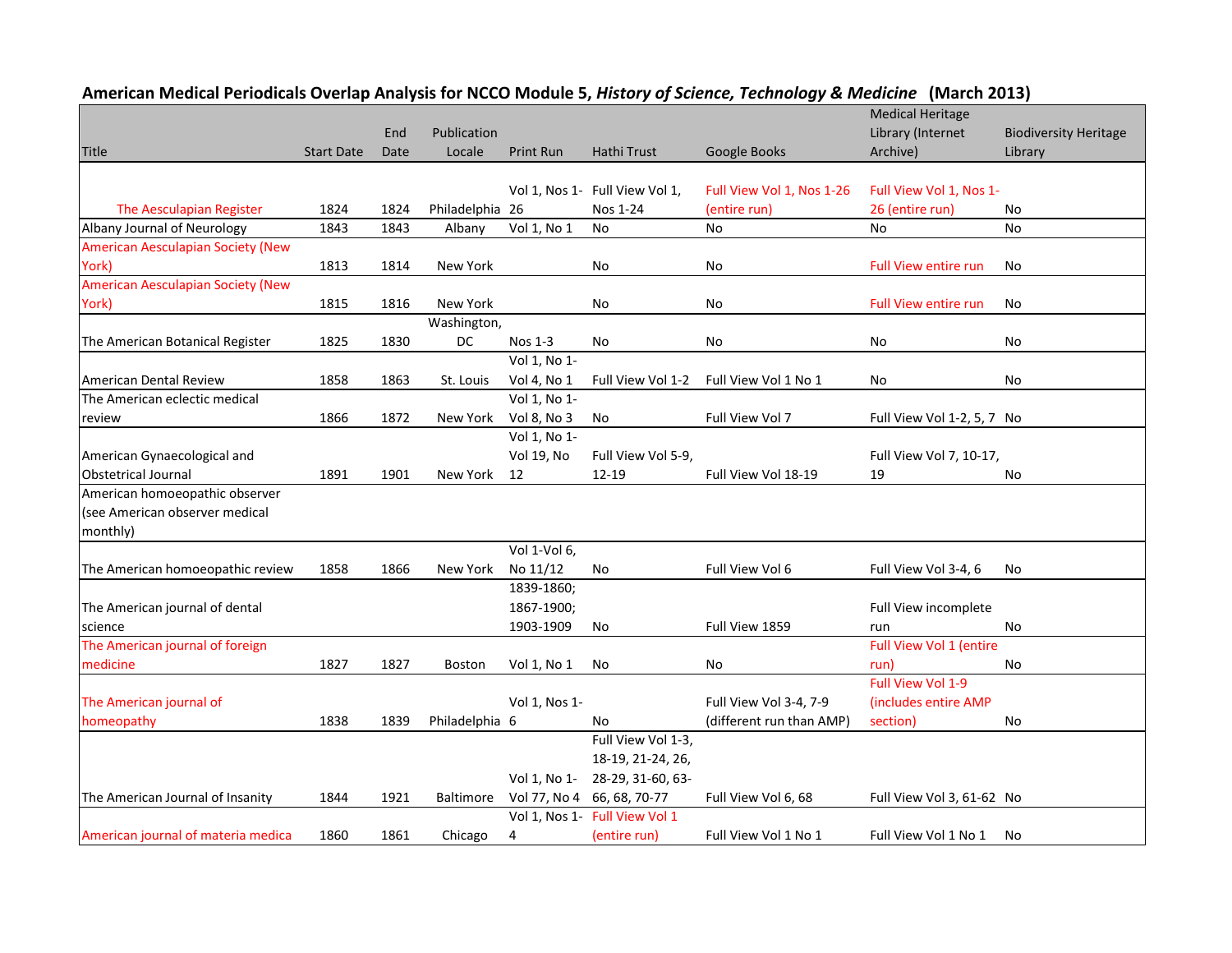| American journal of microscopy and   |         |      |                          | Vol 1, No 1-                        |                                 |                      |                             |                 |
|--------------------------------------|---------|------|--------------------------|-------------------------------------|---------------------------------|----------------------|-----------------------------|-----------------|
| popular science                      | 1875    | 1881 | New York                 |                                     | Vol 6, No 12 Full View Vol 2, 4 | Full View Vol 6      | Full View Vol 1-3, 5        | No              |
|                                      |         |      |                          | Vol 1-Vol 4,                        | Full View Vol 1-4               |                      |                             |                 |
| The American journal of otology      | 1879    | 1882 | <b>Boston</b>            | No 4                                | (entire run)                    | Full View Vol 1-3    | Full View Vol 1-2, 4        | No              |
| The American journal of              |         |      |                          | Vol 1, No 1-                        |                                 |                      | Full View Vol 1-5           |                 |
| syphilography and dermatology        | 1870    | 1874 | New York                 | Vol 5, No 4<br>Vol 1, Nos 1-        | No                              | Full View Vol 5      | (entire run)                | No              |
| The American lancet                  | 1831    | 1831 | New York                 | 4                                   | No                              | No                   | No                          | No              |
|                                      |         |      |                          | Vol 1-Vol 2,                        |                                 |                      |                             |                 |
| American lancet                      | 1833    | 1833 | Philadelphia No 8        |                                     | No                              | No                   | No                          | No              |
|                                      |         |      |                          |                                     |                                 |                      |                             |                 |
|                                      |         |      |                          | Vol 1, No 1;                        |                                 |                      |                             |                 |
|                                      |         |      |                          | Vol 1, No 1-                        | Full View Vol 10-               |                      |                             |                 |
| American lancet                      | 1877/78 | 1895 | Detroit                  |                                     | Vol 19, No 3 19 (1886-1895)     | Full View Vol 17, 19 | No                          | No              |
| The American medical and             |         |      |                          |                                     |                                 |                      |                             |                 |
| philosophical register, or Annals of |         |      |                          |                                     |                                 |                      |                             |                 |
| medicine, natural history,           |         |      |                          |                                     | Full View Vol 1-4               |                      | Full View Vol 1-4           |                 |
| agriculture, and the arts            | 1810    | 1814 | New York Vol 1-4         |                                     | (entire run)                    | Full View Vol 1-3    | (entire run)                | No              |
|                                      |         |      |                          |                                     |                                 |                      |                             |                 |
| <b>American Medical Association</b>  | 1848    | 1882 | Philadelphia Vol 1-33    |                                     | No                              | No                   | No                          | Full View Vol 1 |
|                                      |         |      |                          |                                     |                                 |                      |                             |                 |
|                                      |         |      |                          | Vol 1, No 1-                        | Full View Vol 1, 4,             |                      |                             |                 |
| American medical gazette             | 1850    | 1861 |                          | New York Vol 12, No 5 6, 8-9, 10-11 |                                 | Full View Vol 4      | Full View Vol 2, 8-11       | No              |
| American medical gazette and         |         |      |                          |                                     |                                 |                      |                             |                 |
| journal of health (see American      |         |      |                          |                                     |                                 |                      |                             |                 |
| medical gazette)                     |         |      |                          |                                     |                                 |                      |                             |                 |
|                                      |         |      |                          | Vol 1, No 1-                        |                                 |                      |                             |                 |
|                                      |         |      |                          | Vol 4, Nos 1-                       |                                 |                      |                             |                 |
|                                      |         |      |                          | 24; Vol 1,                          | <b>Full View entire</b>         |                      |                             |                 |
| American medical intelligencer       | 1837    | 1842 | Philadelphia Nos 1-12    |                                     | run                             | Full View Vol 1      | <b>Full View entire run</b> | <b>No</b>       |
|                                      |         |      |                          |                                     | Vol 1, Nos 1- Full View entire  |                      |                             |                 |
| The American medical quarterly       | 1899    | 1900 | New York                 | 4                                   | run                             | Full View Vol 1      | <b>Full View entire run</b> | No              |
|                                      |         |      |                          |                                     |                                 |                      |                             |                 |
| The American medical recorder        | 1818    | 1829 | Philadelphia Vol 1-15    |                                     | Full View Vol 1-7               | Full View Vol 6 No 6 | No.                         | <b>No</b>       |
|                                      |         |      |                          |                                     |                                 |                      |                             |                 |
| The American medical review, and     |         |      |                          |                                     |                                 |                      |                             |                 |
| journal of original and selected     |         |      |                          | Vol 2, No 1-                        | Full View Vol 1,                |                      |                             |                 |
| papers in medicine and surgery       | 1825    | 1826 | Philadelphia Vol 3, No 2 |                                     | Nos 2-3, Vol 3                  | Full View Vol 1, 3   | Full View Vol 2-3           | No              |
|                                      |         |      |                          | Vol 1-Vol 9,                        | Full view Vol 1-9               |                      |                             |                 |
| American medical times               | 1860    | 1864 | New York                 | No 10                               | (entire run)                    | Full View Vol 1      | Full View Vol 3-5, 7-8 No   |                 |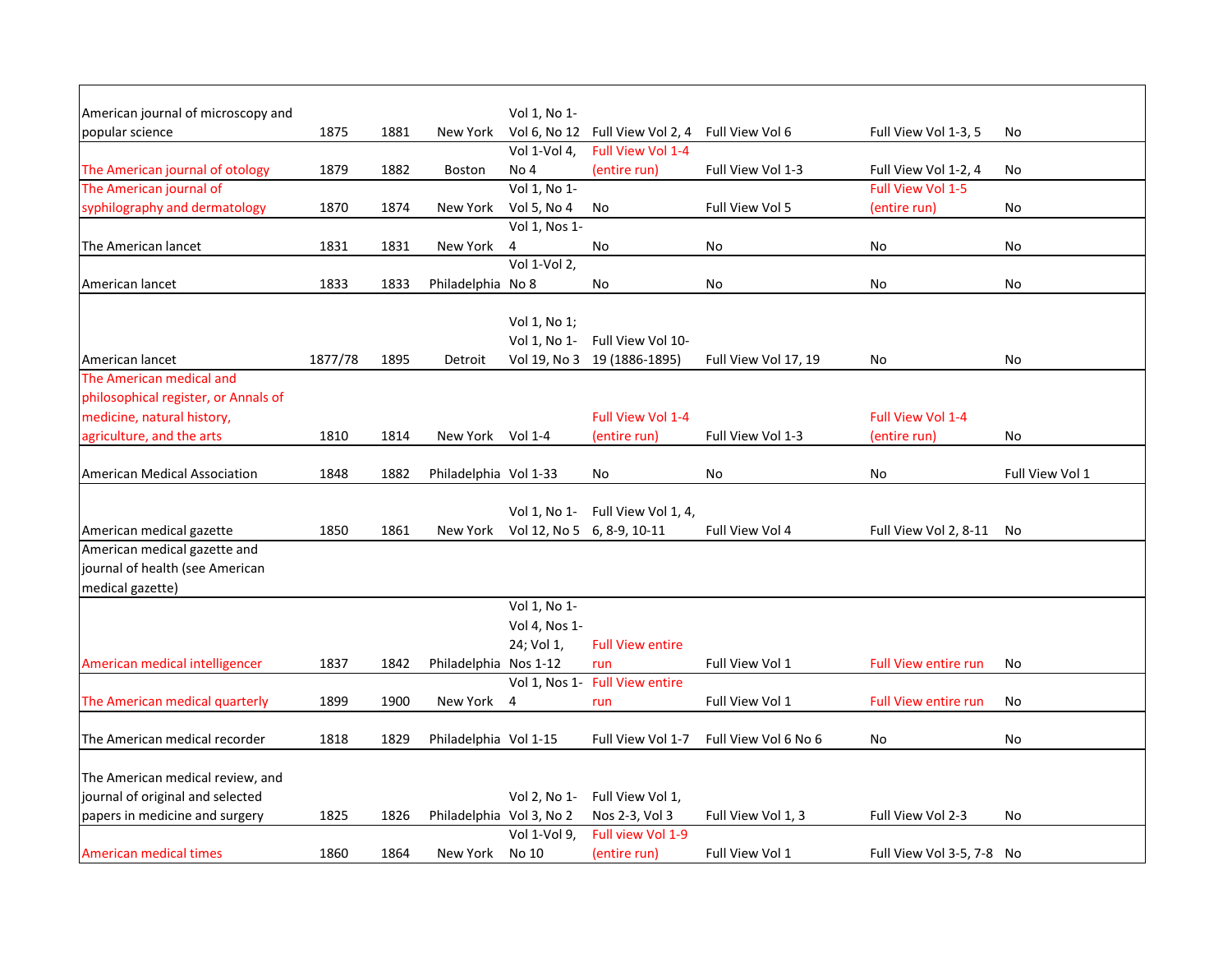|                                       |      |      |                            | Vol 1, No 1-                 |                                     |                           |                           |                 |
|---------------------------------------|------|------|----------------------------|------------------------------|-------------------------------------|---------------------------|---------------------------|-----------------|
|                                       |      |      |                            | <b>Vol 21, No</b>            | Full View Vol 1-21                  |                           | Full View incomplete      |                 |
| American observer medical monthly     | 1864 | 1885 | Detroit                    | 12                           | (entire run)                        | Full View Vol 19          | run                       | No              |
| American Physiological Society        | 1837 | 1839 | <b>Boston</b>              | 1st-3rd                      | No                                  | No                        | No                        | No              |
|                                       |      |      |                            | Vol 1, No 1-                 |                                     |                           |                           |                 |
|                                       |      |      |                            | Vol 13, No                   | Full View Vol 1-4,                  |                           |                           |                 |
| American therapist                    | 1892 | 1905 | New York                   | 12                           | $9, 11-12$                          | Full View Vol 12          | Full View Vol 3, 9, 12 No |                 |
|                                       |      |      |                            |                              |                                     |                           |                           |                 |
| American vegetarian and health        |      |      |                            | Vol 1, No 1-                 |                                     |                           |                           |                 |
| journal                               | 1850 | 1854 |                            | Philadelphia Vol 4, No 10 No |                                     | No                        | No                        | No              |
| The Annalist: a record of practical   |      |      |                            |                              | Full View Vol 1-3                   |                           |                           |                 |
| medicine in the city of New York      | 1846 | 1849 | New York                   | Vol 1-3                      | (entire run)                        | Full View Vol 2           | <b>No</b>                 | No              |
|                                       |      |      |                            | Vol 1, No 1-                 |                                     |                           |                           |                 |
|                                       |      |      |                            | <b>Vol 12, No</b>            |                                     |                           | Full View Vol 1 No 1,     |                 |
| Annals of hygiene                     | 1884 | 1897 | Philadelphia 12            |                              | Full View Vol 2-12 Full View Vol 12 |                           | Vol 7                     | No              |
|                                       |      |      |                            |                              | Full View Vol 1-2                   |                           |                           |                 |
| Annals of phrenology                  | 1833 | 1835 | <b>Boston</b>              | Vol 1-2                      | (entire run)                        | Full View Vol 1           | No                        | No              |
|                                       |      |      |                            |                              | Full View Vol 1-8                   |                           |                           |                 |
| <b>Archives of dermatology</b>        | 1874 | 1882 | New York                   | Vol 1-8                      | (entire run)                        | Full View Vol 7           | Full View Vol 1-6         | No              |
| Archives of electrology and           |      |      |                            | Vol 1, No 1-                 | Full View Vol 1-2                   | Full View Vol 1-2 (entire | Full View Vol 1-2         |                 |
| neurology                             | 1874 | 1875 | New York                   | Vol 2, No 2                  | (entire run)                        | run)                      | (entire run)              | No              |
| The Archives of medicine              | 1879 | 1884 | New York                   | Vol 1-12                     | <b>No</b>                           | Full View Vol 1           | Full View Vol 10          | No              |
|                                       |      |      |                            |                              |                                     |                           |                           |                 |
|                                       |      |      | Battle Creek, Vol 1, No 1- |                              |                                     |                           |                           |                 |
| Bacteriological world                 | 1891 | 1909 | MI                         |                              | Vol 18, No 2 Full View Vol 1        | Full View Vol 1           | Full View Vol 1           | Full View Vol 1 |
| The Baltimore medical and             |      |      |                            |                              | Vol 1, Nos 1- Full View Vol 1       |                           |                           |                 |
| philosophical lycaeum                 | 1811 | 1812 | Baltimore                  | 4                            | (entire run)                        | Full View Vol 1 No 3      | Full View Vol 1 No 1      | No              |
| The Baltimore medical and physical    |      |      |                            |                              |                                     |                           |                           |                 |
| recorder                              | 1808 | 1809 | Baltimore Vol 1-2          |                              | No                                  | No                        | No                        | No              |
| <b>Baltimore medical and surgical</b> |      |      |                            |                              | Full View Vol 1-2                   |                           | Full View Vol 1-2         |                 |
| journal and review                    | 1833 | 1834 | Baltimore                  | Vol 1-2                      | (entire run)                        | Full View Vol 2           | (entire run)              | No              |
| The Baltimore monthly journal of      |      |      |                            | Vol 1, Nos 1-                |                                     |                           |                           |                 |
| medicine and surgery                  | 1830 | 1831 | Baltimore                  | 12                           | No                                  | Full View Vol 1           | Full View Vol 1 No 1      | No              |
| The Baltimore philosophical journal   |      |      |                            |                              |                                     |                           |                           |                 |
| and review                            | 1823 | 1823 | Baltimore                  | No 1                         | No                                  | No                        | No                        | No              |
|                                       |      |      | Bridgeport,                |                              |                                     |                           |                           |                 |
| Belmont medical journal               | 1858 | 1860 | OH                         | Vol 1-2                      | No                                  | No                        | No                        | No              |
|                                       |      |      |                            | 1855-57 not                  |                                     |                           |                           |                 |
|                                       |      |      | Bridgeport,                | available for                |                                     |                           |                           |                 |
| Belmont medical society               | 1847 | 1857 | OH                         | filming                      | No                                  | No                        | No                        | <b>No</b>       |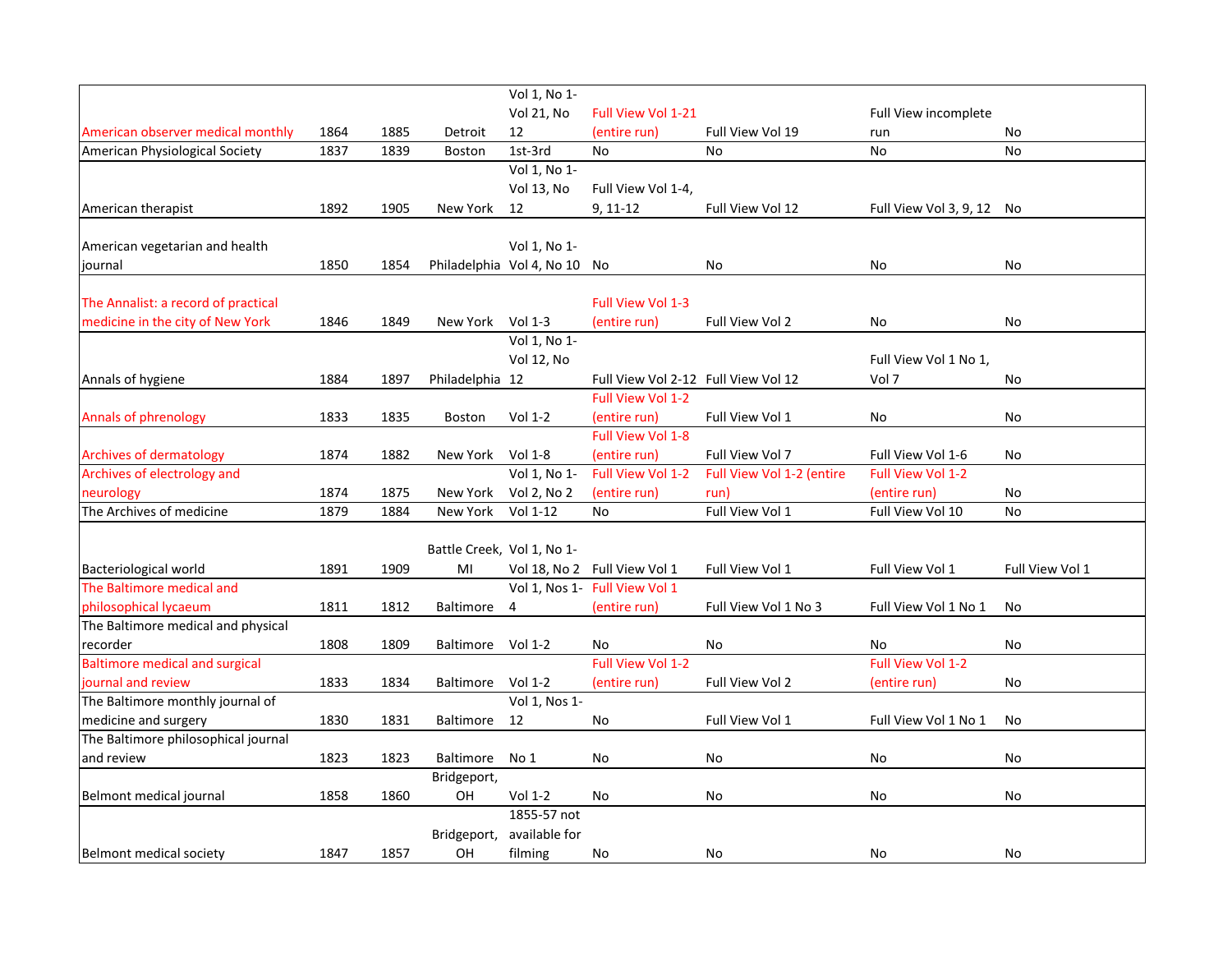| Boston guide to health and journal          |      |      |                      | Vol 1, Nos 1-           |                                |                                 | Full View Vol 1 (entire |    |
|---------------------------------------------|------|------|----------------------|-------------------------|--------------------------------|---------------------------------|-------------------------|----|
| of arts and sciences                        | 1843 | 1845 | Boston               | 24                      | No                             | No                              | run)                    | No |
|                                             |      |      |                      | Vol 1, Nos 1-           |                                |                                 |                         |    |
| Boston journal of health                    | 1887 | 1893 | <b>Boston</b>        | 3; Vol 1-6              | No                             | Full View Vol 2                 | No                      | No |
|                                             |      |      |                      |                         |                                |                                 | Full View Vol 1-5       |    |
| <b>Boston medical intelligencer</b>         | 1823 | 1828 | <b>Boston</b>        | Vol 1-5                 | Full View Vol 4-5              | Full View Vol 4                 | (entire run)            | No |
| Boston society for medical                  |      |      |                      |                         |                                |                                 |                         |    |
| improvement                                 | 1848 | 1883 | <b>Boston</b>        | Vol 1-8                 | No                             | No                              | Full View Vol 6         | No |
| The Boston Thomsonian manual                | 1838 | 1845 | Boston               | Vol 5-10                | No                             | No                              | Full View Vol 6-7       | No |
|                                             |      |      |                      | Vol 1, Nos 1-           |                                |                                 |                         |    |
| Botanic journal                             | 1836 | 1837 | Boston               | 11                      | No                             | No                              | No                      | No |
|                                             |      |      | Vicksburg,           | Vol 1, Nos 1-           |                                |                                 |                         |    |
| Botanic investigator                        | 1835 | 1835 | MS                   | 5                       | No                             | No                              | No                      | No |
|                                             |      |      | Saline;              | Vol 1, No 1-            |                                |                                 |                         |    |
| <b>Botanic luminary</b>                     | 1836 | 1838 |                      | Adrian, MI Vol 2, No 8  | No                             | No                              | No                      | No |
| The Botanic sentinel and literary           |      |      |                      |                         |                                |                                 |                         |    |
| gazette                                     | 1835 | 1837 | Philadelphia Vol 1-2 |                         | No                             | No                              | Full View Vol 1         | No |
|                                             |      |      |                      | Vol 6, No 1-            |                                |                                 |                         |    |
|                                             |      |      |                      | Vol 17, No              |                                |                                 |                         |    |
| The Botanico - medical recorder             | 1837 | 1852 | Cincinnati           | 12                      | No                             | No                              | No                      | No |
|                                             |      |      |                      |                         |                                |                                 |                         |    |
| Botanico-medical reformer, or a             |      |      |                      |                         |                                |                                 |                         |    |
| course of lectures introductory to a        |      |      |                      | Mt Vernon, Vol 1, No 1- |                                |                                 |                         |    |
| knowledge of true medical science           | 1844 | 1846 | OН                   | Vol 2, No 10 No         |                                | No                              | No                      | No |
|                                             |      |      |                      |                         |                                |                                 |                         |    |
|                                             |      |      |                      |                         | Full View Vol 38,              |                                 |                         |    |
| The British and foreign medico-             |      |      |                      |                         | 40 (not the same               |                                 | Full View incomplete    |    |
| chirurgical review                          | 1848 | 1861 | New York Vol 1-28    |                         | as AMP run)                    | Full View Vol 10                | run                     | No |
|                                             |      |      |                      |                         |                                |                                 |                         |    |
|                                             |      |      |                      | Vol 1, No 1-            |                                |                                 |                         |    |
|                                             |      |      |                      | Vol 6, No 4             |                                |                                 |                         |    |
|                                             |      |      |                      | $(1849-1856);$          |                                |                                 |                         |    |
|                                             |      |      |                      | Vol 1, No 1-            |                                |                                 |                         |    |
|                                             |      |      |                      |                         | Vol 3, No 12 Full View Vol 1-5 |                                 | Full View Vol 1, new    |    |
| Buchanan's journal of man                   | 1849 | 1890 | Cincinnati           | $(1887 - 1890)$         | (1st series)                   | Full View Vol 2                 | series Vol 1-3          | No |
|                                             |      |      |                      | Vol 2, No 1-            |                                |                                 |                         |    |
|                                             |      |      |                      | Vol 34, No              |                                |                                 | Full View incomplete    |    |
| Buffalo medical and surgical journal        | 1862 | 1895 | <b>Buffalo</b>       | 12                      | No                             | Full View Vol 29                | run                     | No |
| <b>Buffalo medical and surgical journal</b> |      |      |                      |                         | Vol 1, Nos 1- Full View Vol 1  |                                 |                         |    |
| and reporter                                | 1861 | 1862 | <b>Buffalo</b>       | 12                      | (entire run)                   | Full View Vol 1 (entire run) No |                         | No |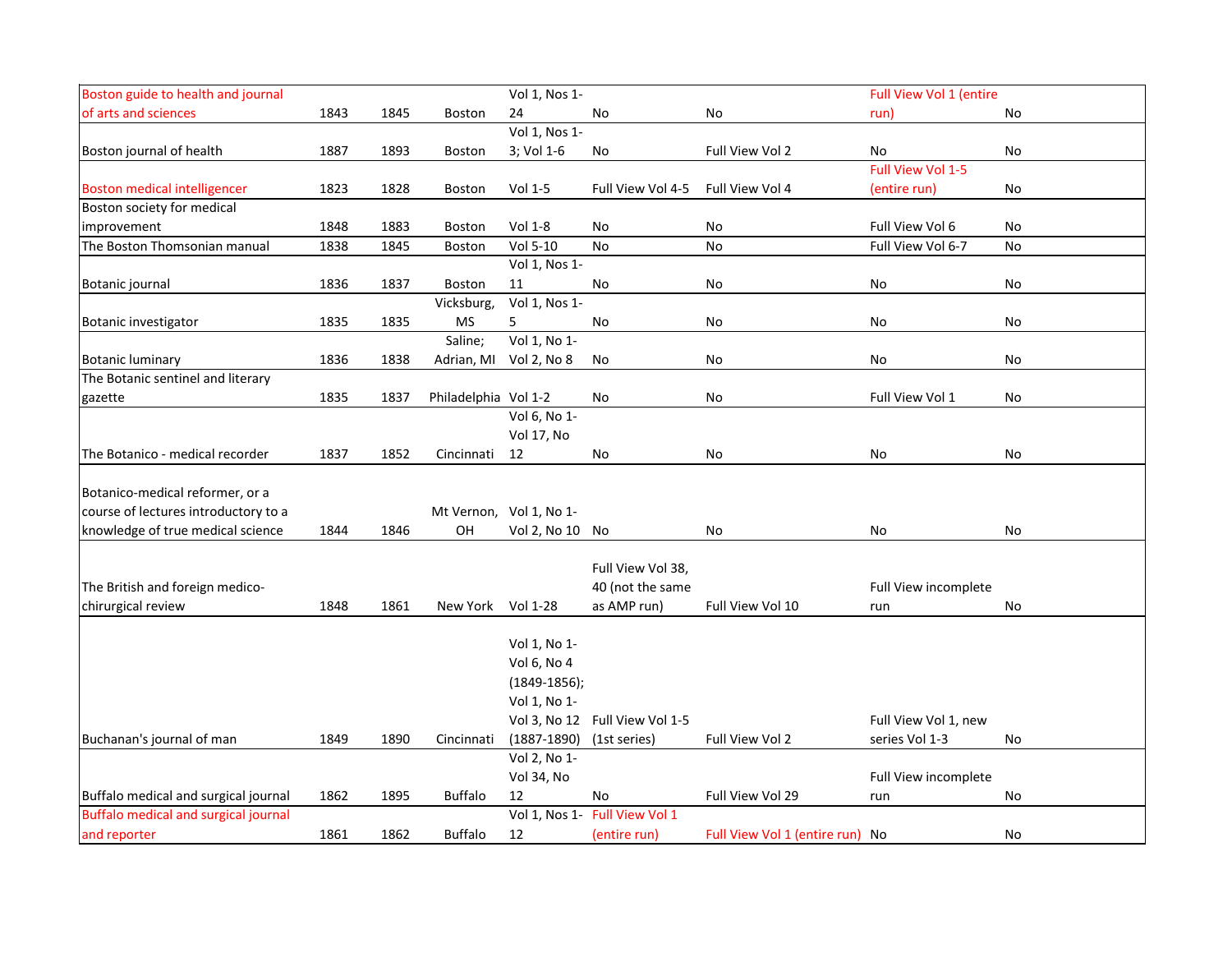|                                       |      |      |                         |                           | Full View Vol 1-10,               |                                                                     | Full View incomplete        |    |
|---------------------------------------|------|------|-------------------------|---------------------------|-----------------------------------|---------------------------------------------------------------------|-----------------------------|----|
| The Buffalo medical journal           | 1845 | 1859 | <b>Buffalo</b>          | Vol 1-14                  | 12                                | No                                                                  | run                         | No |
|                                       |      |      |                         |                           | Full View Vol 35,                 |                                                                     |                             |    |
|                                       |      |      |                         |                           | Vol 35, No 1- 37-38, 41-52, 55-   |                                                                     | Full View incomplete        |    |
| Buffalo medical journal               | 1895 | 1918 | <b>Buffalo</b>          | Vol 79, No 6 74           |                                   | Full View Vol 59                                                    | run                         | No |
|                                       |      |      |                         |                           | Full View Vol 1 No                |                                                                     |                             |    |
| The Bulletin of medical science       | 1841 | 1842 | Philadelphia Vol 1-4    |                           | 1, Vol 3                          | Full View Vol 3                                                     | Full View Vol 3             | No |
|                                       |      |      |                         |                           |                                   |                                                                     |                             |    |
| The Carolina journal of medicine,     |      |      |                         | Charleston, Vol 1, Nos 1- |                                   |                                                                     | Full View Vol 1-2           |    |
| science and agriculture               | 1825 | 1825 | <b>SC</b>               | 3                         | No                                | No                                                                  | (entire run)                | No |
| Carpenter's annual medical adviser    |      |      |                         |                           |                                   |                                                                     |                             |    |
| published and distributed to the      |      |      |                         | 1835-1844                 |                                   |                                                                     |                             |    |
| physicians of the United States       | 1835 | 1844 | Philadelphia (annually) |                           | No                                | No                                                                  | No                          | No |
|                                       |      |      |                         |                           |                                   |                                                                     |                             |    |
| Championniere's journal of practical  |      |      |                         | Vol 1, No 1-              |                                   |                                                                     |                             |    |
| medicine and surgery                  | 1859 | 1862 | Boston                  | Vol 4, No 12 No           |                                   | No                                                                  | No                          | No |
|                                       |      |      |                         |                           |                                   |                                                                     |                             |    |
|                                       |      |      |                         | Vol 3-15                  |                                   |                                                                     |                             |    |
|                                       |      |      |                         |                           | (1848-1860); Vol 2-4, 7-10, 13-   |                                                                     |                             |    |
| Charleston medical journal and        |      |      |                         |                           |                                   | Charleston, Vol 1-4 (1873-15, Series 2 Vol 1, Full View Vol 15, new | Full View Vol 1, 3, 9,      |    |
| review                                | 1848 | 1877 | <b>SC</b>               | 1877)                     | 4                                 | series Vol 1                                                        | 14                          | No |
| Chicago medical examiner (see         |      |      |                         |                           |                                   |                                                                     |                             |    |
| Medical examiner)                     |      |      |                         |                           |                                   |                                                                     |                             |    |
|                                       |      |      |                         |                           |                                   |                                                                     |                             |    |
| The Cholera gazette                   | 1832 | 1833 | Philadelphia Nos 1-16   |                           | No                                | <b>Full View entire run</b>                                         | <b>Full View entire run</b> | No |
|                                       |      |      |                         | Vol 1-Vol 21, Full view   |                                   |                                                                     | Full view incomplete        |    |
| Cincinnati lancet and observer        | 1858 | 1878 | Cincinnati              | No 7                      | incomplete run                    | Full view incomplete run                                            | run                         | No |
|                                       |      |      |                         |                           |                                   |                                                                     |                             |    |
|                                       |      |      |                         |                           | Full View Vol 42,                 |                                                                     | Full view incomplete        |    |
| The Cincinnati lancet-clinic          | 1878 | 1904 | Cincinnati              | Vol 1-53                  | 44, 47-53, 55-56                  | Full view incomplete run                                            | run                         | No |
|                                       |      |      |                         |                           |                                   |                                                                     |                             |    |
| Cincinnati medical observer (see      |      |      |                         |                           |                                   |                                                                     |                             |    |
| Cincinnati lancet and observer)       |      |      |                         |                           |                                   |                                                                     |                             |    |
|                                       |      |      |                         |                           | Full View Vol 1-6,                |                                                                     | Full View Vol 7-9, 15-      |    |
| Clinical review                       | 1892 | 1907 | Chicago                 | Vol 1-25                  | 18                                | Full View Vol 19                                                    | 16, 21                      | No |
|                                       |      |      |                         |                           | <b>Limited Search</b>             |                                                                     |                             |    |
|                                       |      |      |                         |                           | Vol 1-3 (1841 only - couldn't     |                                                                     |                             |    |
|                                       |      |      |                         |                           | 1850); Vol 1- access the title to |                                                                     |                             |    |
|                                       |      |      |                         | 4 (1850-                  | see which issue it                |                                                                     | Full View incomplete        |    |
| College of physicians of Philadelphia | 1841 | 1874 | Philadelphia 1874)      |                           | was                               | No                                                                  | run                         | No |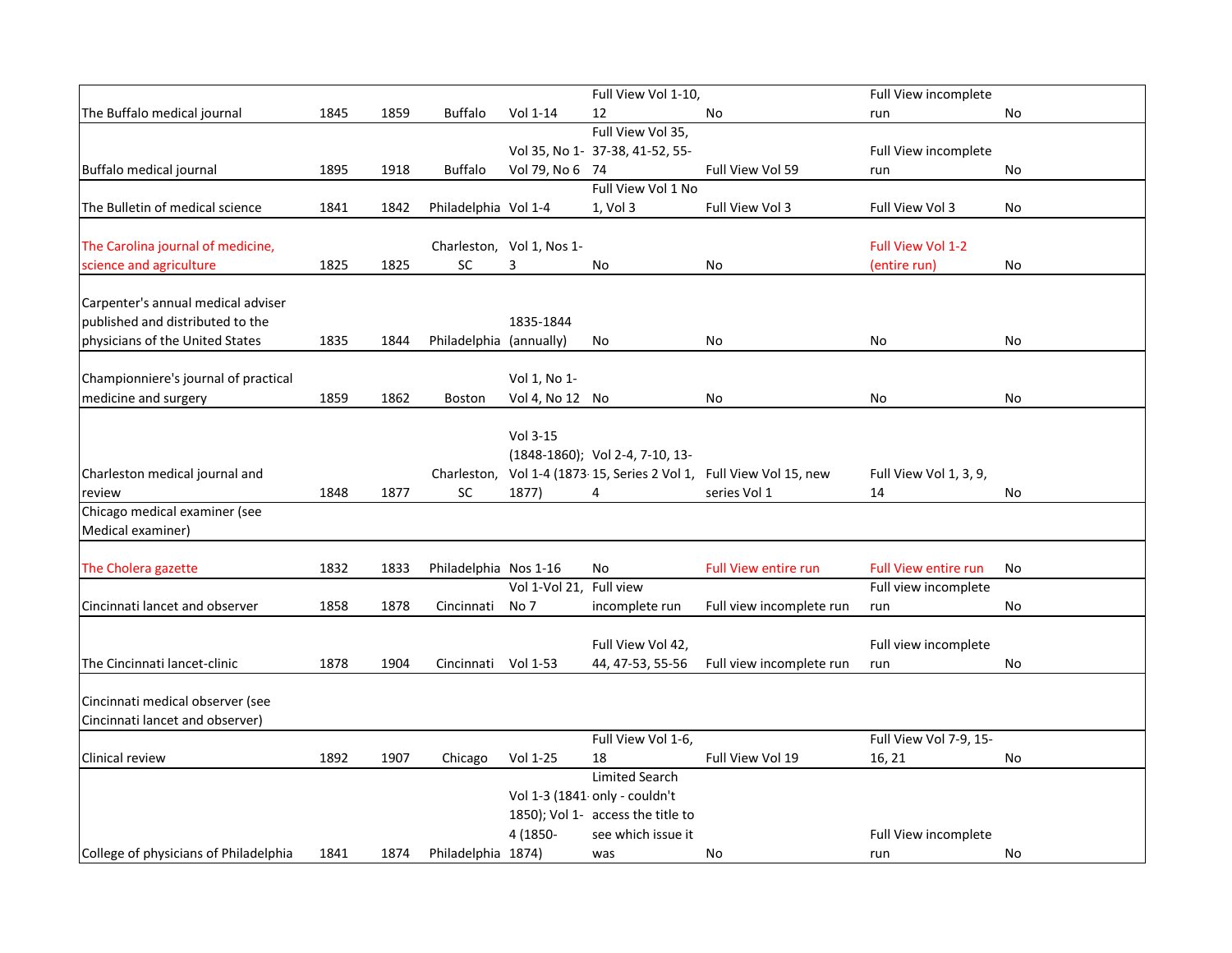| <b>Full View entire run</b><br>1810<br>1810<br>New Haven No 1<br>No<br>No<br>No<br>Vol 1, Nos 1-<br>1886<br>1887<br>Mitchell, SD 12<br>No<br>No<br>No<br>No<br>The Dental intelligencer and record<br>Vol 4, Nos 1-<br>of theoretical and practical dentistry<br>1848<br>1848<br>Philadelphia 6<br>No<br>No<br>No<br>No<br>Vol 1, No 1-<br>1847<br>1859<br>Philadelphia Vol 12, No 4<br>Full View Vol 4-12 Full View Vol 4-6, 9-10<br>No<br>No<br>Full View Vol 20-<br>Full View Vol 20-23,<br>1847<br>1923<br>Full View Vol 61<br>Cincinnati Vol 1-77<br>28, 31, 34-75<br>25-29, 44-50<br>No<br>Northampto<br>1843<br>1843<br>n, MA<br>Nos 1-2<br>No<br>No<br>No<br>No<br>Detroit lancet (see American lancet)<br>Detroit medical journal (see<br>American lancet)<br>Vol 1, No 1-<br>The Detroit review of medicine and<br><b>Vol 11, No</b><br>1866<br>1876<br>Full View Vol 7, 11<br>pharmacy<br>Detroit<br>12<br>No<br>Full View Vol 5, 11<br>No<br>Vol 1-Vol 15, |                                    |      |      |          |      |    |    |    |    |
|------------------------------------------------------------------------------------------------------------------------------------------------------------------------------------------------------------------------------------------------------------------------------------------------------------------------------------------------------------------------------------------------------------------------------------------------------------------------------------------------------------------------------------------------------------------------------------------------------------------------------------------------------------------------------------------------------------------------------------------------------------------------------------------------------------------------------------------------------------------------------------------------------------------------------------------------------------------------|------------------------------------|------|------|----------|------|----|----|----|----|
|                                                                                                                                                                                                                                                                                                                                                                                                                                                                                                                                                                                                                                                                                                                                                                                                                                                                                                                                                                        | <b>Connecticut Medical Society</b> |      |      |          |      |    |    |    |    |
|                                                                                                                                                                                                                                                                                                                                                                                                                                                                                                                                                                                                                                                                                                                                                                                                                                                                                                                                                                        |                                    |      |      |          |      |    |    |    |    |
|                                                                                                                                                                                                                                                                                                                                                                                                                                                                                                                                                                                                                                                                                                                                                                                                                                                                                                                                                                        | The Dakota medical brief           |      |      |          |      |    |    |    |    |
|                                                                                                                                                                                                                                                                                                                                                                                                                                                                                                                                                                                                                                                                                                                                                                                                                                                                                                                                                                        |                                    |      |      |          |      |    |    |    |    |
|                                                                                                                                                                                                                                                                                                                                                                                                                                                                                                                                                                                                                                                                                                                                                                                                                                                                                                                                                                        |                                    |      |      |          |      |    |    |    |    |
|                                                                                                                                                                                                                                                                                                                                                                                                                                                                                                                                                                                                                                                                                                                                                                                                                                                                                                                                                                        |                                    |      |      |          |      |    |    |    |    |
|                                                                                                                                                                                                                                                                                                                                                                                                                                                                                                                                                                                                                                                                                                                                                                                                                                                                                                                                                                        |                                    |      |      |          |      |    |    |    |    |
|                                                                                                                                                                                                                                                                                                                                                                                                                                                                                                                                                                                                                                                                                                                                                                                                                                                                                                                                                                        | Dental news-letter                 |      |      |          |      |    |    |    |    |
|                                                                                                                                                                                                                                                                                                                                                                                                                                                                                                                                                                                                                                                                                                                                                                                                                                                                                                                                                                        |                                    |      |      |          |      |    |    |    |    |
|                                                                                                                                                                                                                                                                                                                                                                                                                                                                                                                                                                                                                                                                                                                                                                                                                                                                                                                                                                        | The Dental register                |      |      |          |      |    |    |    |    |
|                                                                                                                                                                                                                                                                                                                                                                                                                                                                                                                                                                                                                                                                                                                                                                                                                                                                                                                                                                        |                                    |      |      |          |      |    |    |    |    |
|                                                                                                                                                                                                                                                                                                                                                                                                                                                                                                                                                                                                                                                                                                                                                                                                                                                                                                                                                                        | Dental visitor                     |      |      |          |      |    |    |    |    |
|                                                                                                                                                                                                                                                                                                                                                                                                                                                                                                                                                                                                                                                                                                                                                                                                                                                                                                                                                                        |                                    |      |      |          |      |    |    |    |    |
|                                                                                                                                                                                                                                                                                                                                                                                                                                                                                                                                                                                                                                                                                                                                                                                                                                                                                                                                                                        |                                    |      |      |          |      |    |    |    |    |
|                                                                                                                                                                                                                                                                                                                                                                                                                                                                                                                                                                                                                                                                                                                                                                                                                                                                                                                                                                        |                                    |      |      |          |      |    |    |    |    |
|                                                                                                                                                                                                                                                                                                                                                                                                                                                                                                                                                                                                                                                                                                                                                                                                                                                                                                                                                                        |                                    |      |      |          |      |    |    |    |    |
|                                                                                                                                                                                                                                                                                                                                                                                                                                                                                                                                                                                                                                                                                                                                                                                                                                                                                                                                                                        |                                    |      |      |          |      |    |    |    |    |
|                                                                                                                                                                                                                                                                                                                                                                                                                                                                                                                                                                                                                                                                                                                                                                                                                                                                                                                                                                        |                                    |      |      |          |      |    |    |    |    |
|                                                                                                                                                                                                                                                                                                                                                                                                                                                                                                                                                                                                                                                                                                                                                                                                                                                                                                                                                                        |                                    |      |      |          |      |    |    |    |    |
|                                                                                                                                                                                                                                                                                                                                                                                                                                                                                                                                                                                                                                                                                                                                                                                                                                                                                                                                                                        | The Dosimetric medical review      | 1887 | 1901 | New York | No 7 | No | No | No | No |
|                                                                                                                                                                                                                                                                                                                                                                                                                                                                                                                                                                                                                                                                                                                                                                                                                                                                                                                                                                        | Electic and American journal of    |      |      |          |      |    |    |    |    |
|                                                                                                                                                                                                                                                                                                                                                                                                                                                                                                                                                                                                                                                                                                                                                                                                                                                                                                                                                                        | medicine (see The Union journal of |      |      |          |      |    |    |    |    |
|                                                                                                                                                                                                                                                                                                                                                                                                                                                                                                                                                                                                                                                                                                                                                                                                                                                                                                                                                                        | medicine)                          |      |      |          |      |    |    |    |    |
| Columbus,<br>Vol 1, Nos 1-                                                                                                                                                                                                                                                                                                                                                                                                                                                                                                                                                                                                                                                                                                                                                                                                                                                                                                                                             |                                    |      |      |          |      |    |    |    |    |
| OH<br>1832<br>1833<br>24<br>No<br>No<br>No<br>No                                                                                                                                                                                                                                                                                                                                                                                                                                                                                                                                                                                                                                                                                                                                                                                                                                                                                                                       | The Eclectic and medical botanist  |      |      |          |      |    |    |    |    |
|                                                                                                                                                                                                                                                                                                                                                                                                                                                                                                                                                                                                                                                                                                                                                                                                                                                                                                                                                                        | Electic medical advocate (see the  |      |      |          |      |    |    |    |    |
|                                                                                                                                                                                                                                                                                                                                                                                                                                                                                                                                                                                                                                                                                                                                                                                                                                                                                                                                                                        | Medical advocate)                  |      |      |          |      |    |    |    |    |
|                                                                                                                                                                                                                                                                                                                                                                                                                                                                                                                                                                                                                                                                                                                                                                                                                                                                                                                                                                        | The Electic medical and surgical   |      |      |          |      |    |    |    |    |
|                                                                                                                                                                                                                                                                                                                                                                                                                                                                                                                                                                                                                                                                                                                                                                                                                                                                                                                                                                        | journal (see The Union journal of  |      |      |          |      |    |    |    |    |
|                                                                                                                                                                                                                                                                                                                                                                                                                                                                                                                                                                                                                                                                                                                                                                                                                                                                                                                                                                        | medicine)                          |      |      |          |      |    |    |    |    |
| Full View Vol 1-4<br>Full View Vol 1-4                                                                                                                                                                                                                                                                                                                                                                                                                                                                                                                                                                                                                                                                                                                                                                                                                                                                                                                                 |                                    |      |      |          |      |    |    |    |    |
| 1836<br>1840<br>Philadelphia Vol 1-4<br>Full View Vol 1-3<br>(entire run)<br>(entire run)<br>No                                                                                                                                                                                                                                                                                                                                                                                                                                                                                                                                                                                                                                                                                                                                                                                                                                                                        | The Eclectic journal of medicine   |      |      |          |      |    |    |    |    |
| Vol 2, No 25-<br>Columbus,                                                                                                                                                                                                                                                                                                                                                                                                                                                                                                                                                                                                                                                                                                                                                                                                                                                                                                                                             |                                    |      |      |          |      |    |    |    |    |
| 1832<br><b>OH</b><br>Vol 2, No 76 No<br>1835<br>No<br>No<br>No.                                                                                                                                                                                                                                                                                                                                                                                                                                                                                                                                                                                                                                                                                                                                                                                                                                                                                                        | The Eclectic journal of science    |      |      |          |      |    |    |    |    |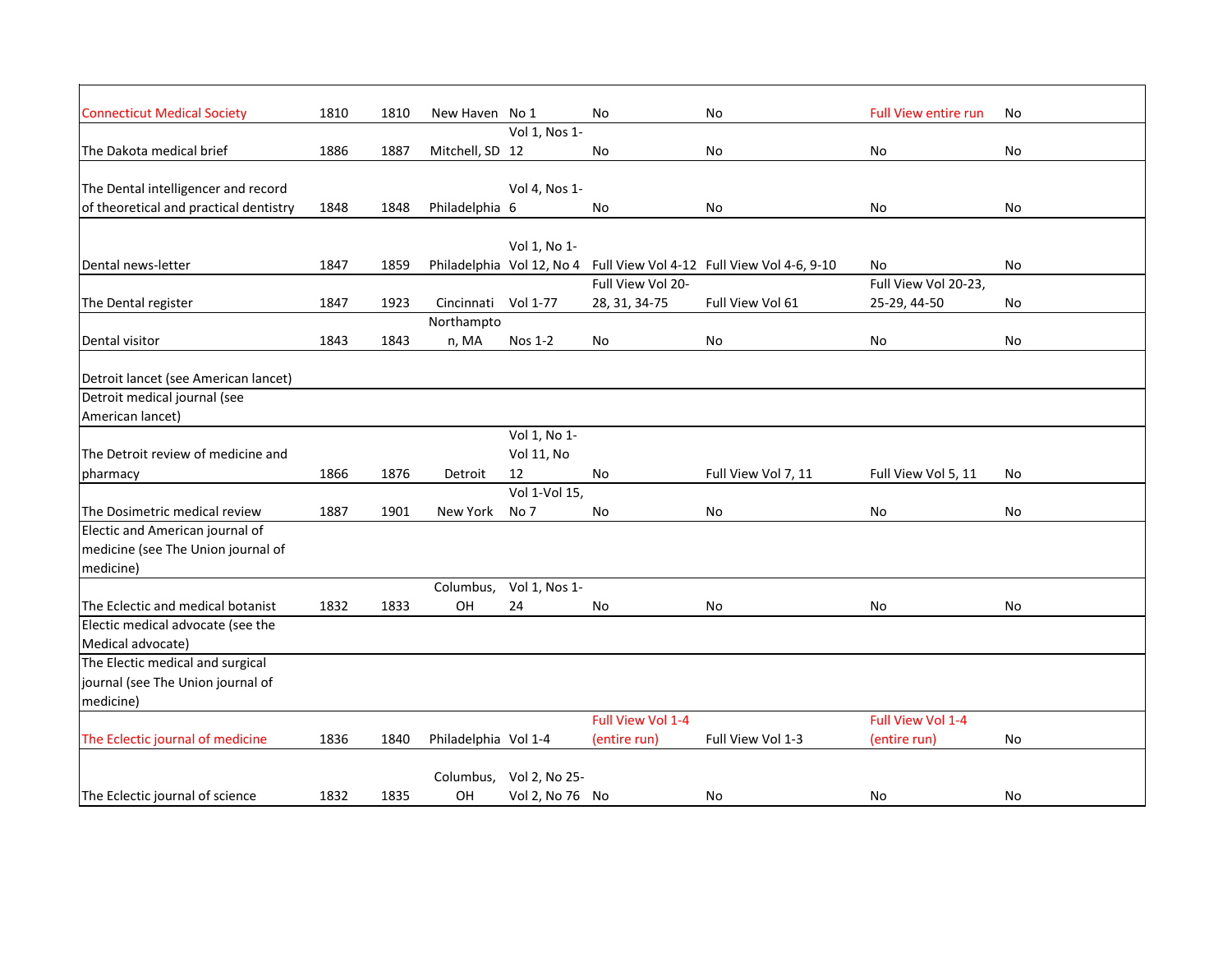|                                      |      |      |                          |                           | Full View Vol 1-3, |                            |                           |    |
|--------------------------------------|------|------|--------------------------|---------------------------|--------------------|----------------------------|---------------------------|----|
|                                      |      |      |                          |                           | 4-7, 12-14, 17-19, |                            |                           |    |
|                                      |      |      |                          |                           | 21-22, 24-33, 35-  |                            |                           |    |
|                                      |      |      |                          |                           | 48, 50-57, 60, 62, |                            |                           |    |
|                                      |      |      |                          |                           | 63 (incomplete),   |                            |                           |    |
|                                      |      |      |                          | Vol 8, No 1-              | 64-79, 82; Limited |                            | Full View incomplete      |    |
| Eclectic medical journal             | 1849 | 1937 | Cincinnati               | Vol 97, No 8              | Search Vol 83-97   | Full View Vol 54, 67, 72   | run                       | No |
|                                      |      |      |                          | Vol 1-Vol 2,              |                    |                            |                           |    |
| Eclectic medical review              | 1847 | 1848 | Pittsburgh               | No <sub>6</sub>           | No                 | No                         | No                        | No |
|                                      |      |      |                          | Vol 1-Vol 18,             |                    |                            | Full View incomplete      |    |
| The Eclectic review                  | 1890 | 1915 | New York                 | No 12                     | No                 | No                         | run                       | No |
|                                      |      |      |                          |                           | Full View Vol 1-2  | Full View Vol 1-2 (entire  | Full View Vol 1-2         |    |
| The Emporium of arts and sciences    | 1812 | 1813 | Philadelphia Vol 1-2     |                           | (entire run)       | run)                       | (entire run)              | No |
| An Ephemeris of materia medica,      |      |      |                          |                           |                    |                            |                           |    |
| therapeutics and collateral          |      |      |                          | Vol 1-Vol 7,              | Full View Vol 1-7  |                            |                           |    |
| information                          | 1882 | 1904 | Brooklyn, NY No 2        |                           | (entire run)       | Full View Vol 1-6          | Full View Vol 1-3, 5-6 No |    |
|                                      |      |      |                          | Morristown, Vol 1, Nos 1- |                    |                            |                           |    |
| The Fountain, or hydropathic journal | 1846 | 1846 | NJ                       | $\overline{2}$            | No                 | No                         | No                        | No |
|                                      |      |      |                          | Vol 1, No 1-              |                    |                            |                           |    |
|                                      |      |      | Battle Creek, Vol 49, No |                           | Full View Vol 33,  |                            |                           |    |
| Good health                          | 1866 | 1914 | MI                       | 12                        | 37,43              | No                         | No                        | No |
|                                      |      |      |                          |                           | Full View Vol 5    |                            |                           |    |
| The Graham journal of health and     |      |      |                          |                           | (different Vol     | Full View Vol 5 (different |                           |    |
| longevity                            | 1837 | 1839 | Boston                   | Vol 1-3                   | from AMP)          | Vol from AMP)              | No                        | No |
| Guardian of health: a monthly        |      |      |                          | Vol 1, Nos 1-             |                    |                            |                           |    |
| journal domestic hygiene             | 1841 | 1842 | <b>Baltimore</b>         | 12                        | No                 | No                         | No                        | No |
|                                      |      |      |                          |                           |                    |                            |                           |    |
|                                      |      |      |                          | Vol 1, No 1-              |                    |                            |                           |    |
| Guardian of health                   | 1846 | 1869 | Boston                   | Vol 8, No 12 No           |                    | No                         | No                        | No |
|                                      |      |      |                          |                           |                    |                            |                           |    |
| Half-yearly abstract of the medical  |      |      |                          |                           |                    |                            |                           |    |
| sciences: being a digest of British  |      |      |                          |                           |                    |                            |                           |    |
| and continental medicine, and of the |      |      |                          |                           | Full View Vol 1-4, |                            |                           |    |
| progress of medicine and the         |      |      |                          |                           | 7-10, 15-18, 21-   |                            | Full view incomplete      |    |
| collateral sciences                  | 1845 | 1874 | Philadelphia Vol 1-58    |                           | 22, 46-49, 57      | Full view incomplete run   | run                       | No |
|                                      |      |      |                          |                           |                    |                            |                           |    |
| Half-Yearly compendium of medical    |      |      |                          |                           |                    |                            |                           |    |
| science: see Quarterly compendium    |      |      |                          |                           |                    |                            |                           |    |
| of medical science                   |      |      |                          |                           |                    |                            |                           |    |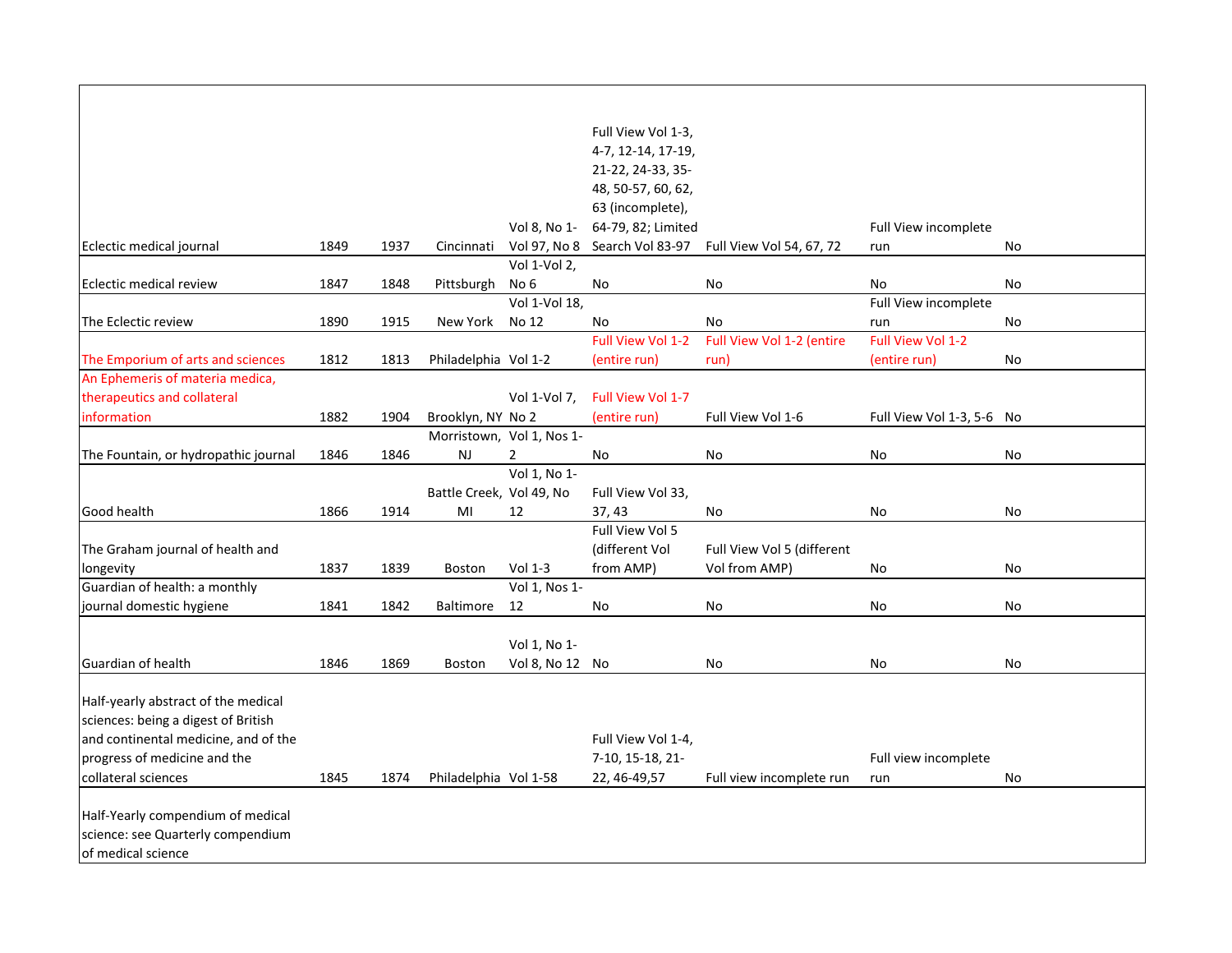|                                          |      |      |                          | Vol 1, No 1-           |                         |                                 |                      |    |
|------------------------------------------|------|------|--------------------------|------------------------|-------------------------|---------------------------------|----------------------|----|
|                                          |      |      |                          | Vol 42, No             | Full View Vol 1-2,      |                                 | Full view incomplete |    |
| Hall's journal of health                 | 1854 | 1895 | New York                 | 12                     | 15, 19-20, 40           | Full View Vol 19-20, 36         | run                  | No |
|                                          |      |      |                          |                        |                         |                                 |                      |    |
| Health and life. A quarterly record of   |      |      |                          |                        |                         |                                 |                      |    |
| cases and cures under the                |      |      |                          | Vol 1, No 1-           |                         |                                 |                      |    |
| compound oxygen treatment                | 1880 | 1882 | Philadelphia Vol 3, No 4 |                        | No                      | No                              | No                   | No |
| The Health journal and independent       |      |      |                          |                        |                         |                                 |                      |    |
| magazine                                 | 1843 | 1843 | <b>Boston</b>            | Vol 1, No 1            | No                      | No                              | No                   | No |
| Health reformer: see Good health         |      |      |                          |                        |                         |                                 |                      | No |
| The Herald of health and journal of      |      |      |                          | Vol 1, Nos 1-          |                         |                                 |                      |    |
| happiness                                | 1842 | 1843 | New York                 | 11                     | No                      | No                              | No                   | No |
|                                          |      |      |                          |                        |                         |                                 |                      |    |
|                                          |      |      |                          | Vol 1-3 (1840-         |                         |                                 |                      |    |
|                                          |      |      |                          | 1843); Vol 1-          |                         |                                 |                      |    |
|                                          |      |      |                          | 2 (1845-               |                         |                                 |                      |    |
| Homeopathic examiner                     | 1840 | 1847 | New York                 | 1847)                  | Full View Vol 1-2       | Full View Vol 1-2               | No                   | No |
|                                          |      |      |                          | Vol 1, Nos 1-          |                         |                                 |                      |    |
| Homeopathic pioneer                      | 1845 | 1846 | Syracuse, NY 12          |                        | No                      | Full View Vol 1 (entire run) No |                      | No |
|                                          |      |      | Columbus,                | Vol 1, Nos 1-          |                         |                                 |                      |    |
| The Independent Botanic register         | 1835 | 1836 | OH                       | 12                     | No                      | No                              | No                   | No |
|                                          |      |      |                          |                        |                         |                                 |                      |    |
|                                          |      |      |                          | Vol 1, No 1-           |                         |                                 |                      |    |
|                                          |      |      |                          | Vol 2, No 9            |                         |                                 |                      |    |
|                                          |      |      |                          | $(1879-1881);$         |                         |                                 |                      |    |
|                                          |      |      |                          | 5.2, Vol 2-            |                         |                                 |                      |    |
| The Independent medical                  |      |      | Greenfield,              | Nos 1-9                |                         |                                 |                      |    |
| investigator                             | 1879 | 1884 | IN                       | $(1883 - 1884)$        | No                      | No                              | No                   | No |
| Indiana State Medical Society.           |      |      |                          |                        |                         |                                 |                      |    |
| <b>Transactions of the Indiana State</b> |      |      | Indianapolis,            |                        | <b>Full View entire</b> |                                 | Full view incomplete |    |
| <b>Medical Society</b>                   | 1849 | 1907 | IN                       |                        | run                     | Full view incomplete run        | run                  | No |
|                                          |      |      |                          | Vol 1, No 1-           |                         |                                 |                      |    |
|                                          |      |      |                          | <b>Vol 12, No</b>      | Full View Vol 2-6,      |                                 |                      |    |
| International medical magazine           | 1892 | 1903 | Philadelphia 12          |                        | $10 - 11$               | Full View Vol 5                 | No                   | No |
|                                          |      |      |                          | Vol 1, No 1-           |                         |                                 |                      |    |
| The Iowa medical journal                 | 1853 | 1869 |                          | Keokuk, IA Vol 5, No 5 | Full View Vol 2         | Full View Vol 2, 13             | Full View 1855       | No |
|                                          |      |      |                          | Vol 1, No 1-           |                         |                                 |                      |    |
| The Iowa State Medical Society.          |      |      |                          | <b>Vol 20, No</b>      |                         |                                 |                      |    |
| lowa medical journal                     | 1895 | 1914 | Des Moines 12            |                        | Full View 1911          | No                              | No                   | No |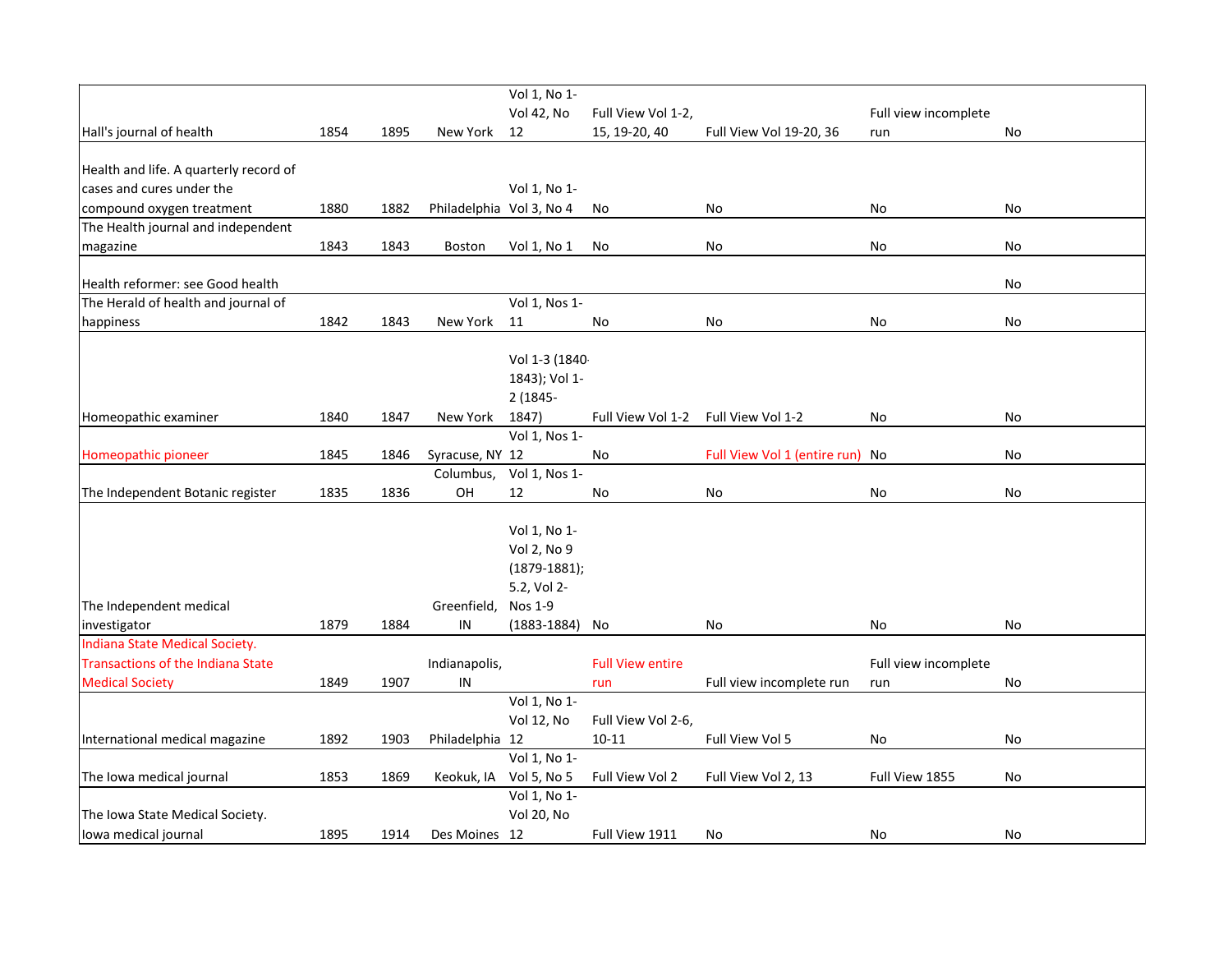| The Iowa State Medical Society. The  |      |      |                      | Vol 1, Nos 1-   |                                  |                                   | Full View Vol 1 (entire |    |
|--------------------------------------|------|------|----------------------|-----------------|----------------------------------|-----------------------------------|-------------------------|----|
| <b>Vis medicatrix</b>                | 1891 | 1892 | Des Moines 6         |                 | No                               | Full View Vol 1 (entire run) run) |                         | No |
|                                      |      |      |                      |                 |                                  |                                   |                         |    |
| Journal of education and of          |      |      |                      |                 | Vol 1, Nos 1- Full View Vol 1    |                                   |                         |    |
| physiological and medical reform     | 1866 | 1866 | Cincinnati           | 12              | (entire run)                     | Full View Vol 1 (entire run) No   |                         | No |
|                                      |      |      |                      |                 | Full View Vol 1-4                |                                   |                         |    |
| The Journal of health                | 1829 | 1833 | Philadelphia Vol 1-4 |                 | (entire run)                     | Full View Vol 1-3                 | No                      | No |
|                                      |      |      |                      |                 |                                  |                                   |                         |    |
| Journal of health and monthly        |      |      |                      |                 |                                  |                                   |                         |    |
| miscellany: see Guardian of health   |      |      |                      |                 |                                  |                                   |                         |    |
| Journal of health and practical      |      |      |                      |                 |                                  |                                   |                         |    |
| educator: see Guardian of health     |      |      |                      |                 |                                  |                                   |                         |    |
|                                      |      |      |                      | Vol 1-Vol 3,    |                                  |                                   |                         |    |
| The Journal of rational medicine     | 1860 | 1862 | Cincinnati           | No 12           | No                               | Full View Vol 2-3                 | Full View Vol 1         | No |
|                                      |      |      |                      |                 |                                  |                                   |                         |    |
|                                      |      |      |                      | Vol 1, No 1-    |                                  |                                   |                         |    |
|                                      |      |      |                      | Vol 2, No 6     |                                  |                                   |                         |    |
|                                      |      |      |                      | $(1849-1851);$  |                                  |                                   |                         |    |
|                                      |      |      |                      | Vol 1, No 1-    |                                  |                                   |                         |    |
|                                      |      |      |                      | Vol 3 No 10     | Full View 1852-                  |                                   |                         |    |
| Kentucky medical recorder            | 1849 | 1854 | Louisville           | $(1851 - 1854)$ | 1854 (incomplete) Full View 1852 |                                   | Full View Vol 3         | No |
| Korrespondenzblatt der               |      |      | Allentown,           | Vol 1-Vol 2,    |                                  |                                   |                         |    |
| homeopathischen aertze               | 1835 | 1837 | PA                   | No 3            | No                               | No                                | No                      | No |
|                                      |      |      |                      | Vol 92 (No      |                                  |                                   |                         |    |
| The Lancet-clinic: weekly journal of |      |      |                      | 17)-Vol 116,    |                                  |                                   | Full View Vol 93, 96,   |    |
| medicine and surgery                 | 1904 | 1916 | Cincinnati           | No 21           | No                               | Full View 1906                    | 99                      | No |
|                                      |      |      |                      |                 |                                  |                                   |                         |    |
| The Library of health and teacher on |      |      |                      |                 |                                  |                                   |                         |    |
| the human constitution               | 1837 | 1842 | <b>Boston</b>        | Vol 1-6         | Full View Vol 3                  | Full View Vol 3                   | Full View Vol 1, 3      | No |
| The Lobelian and Rhode Island        |      |      |                      | Vol 1, Nos 1-   |                                  |                                   |                         |    |
| medical review                       | 1838 | 1839 | Newport, RI 12       |                 | No                               | No                                | No                      | No |
| The Louisville journal of medicine   |      |      |                      | Vol 1, Nos 1-   |                                  |                                   |                         |    |
| and surgery                          | 1838 | 1838 | Louisville           | 2               | No                               | No                                | Full View Vol 1-2, 5    | No |
| The Maryland medical and surgical    |      |      |                      |                 | Full View Vol 1-3                |                                   | Full View Vol 1-3       |    |
| journal                              | 1839 | 1843 | Baltimore Vol 1-3    |                 | (entire run)                     | Full View Vol 1-2                 | (entire run)            | No |
|                                      |      |      |                      |                 | Full View Vol 1-3                |                                   | Full View Vol 1-3       |    |
| The Maryland medical recorder        | 1829 | 1832 | Baltimore            | Vol $1-3$       | (entire run)                     | Full View Vol 1-2                 | (entire run)            | No |
| Massachusetts eclectic medical       |      |      |                      |                 |                                  |                                   |                         |    |
| journal: see Massachusetts medical   |      |      |                      |                 |                                  |                                   |                         |    |
| journal                              |      |      |                      |                 |                                  |                                   |                         |    |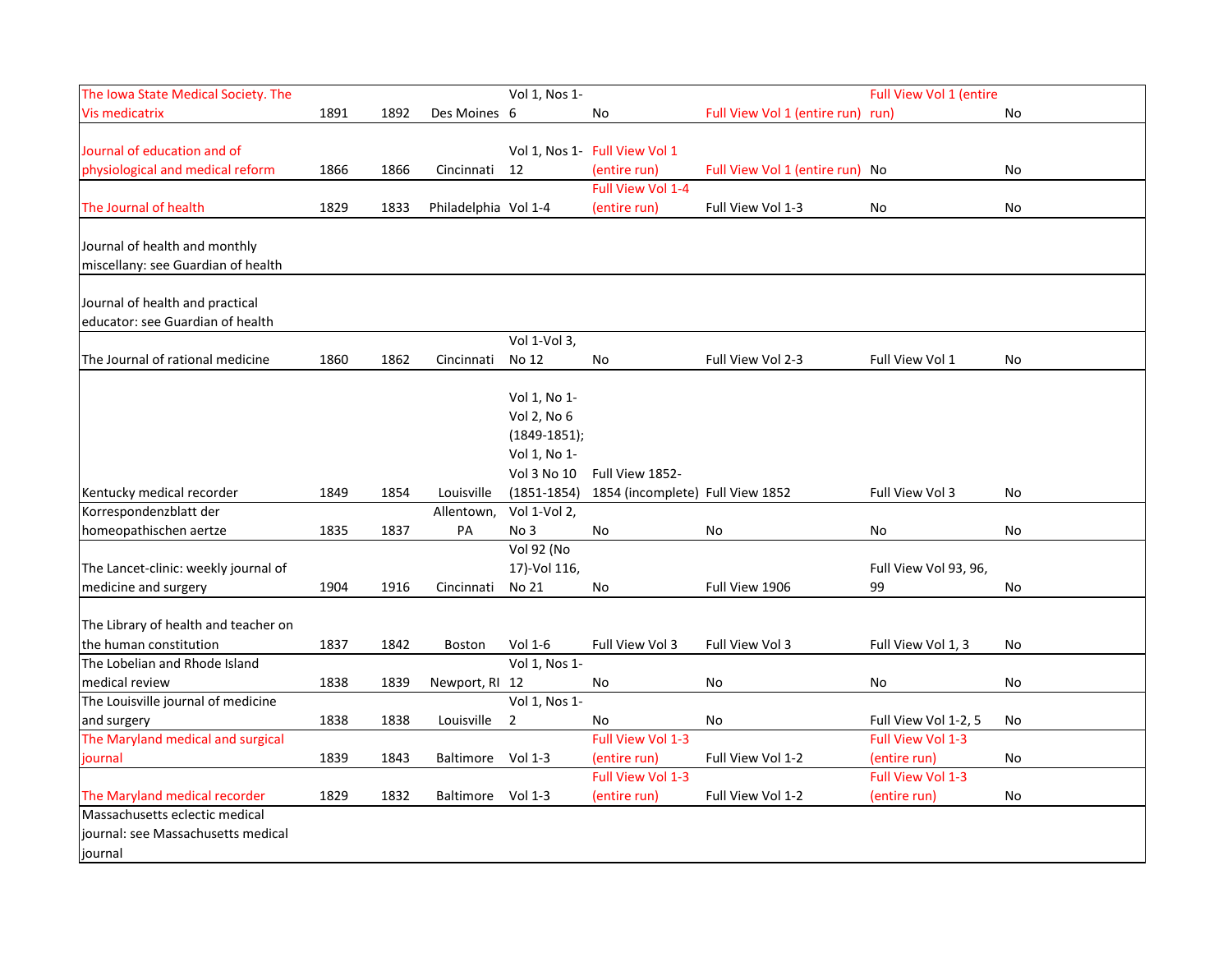|                                       |      |      |                         | Vol 1, No 1-    |                               |                                   |                         |           |
|---------------------------------------|------|------|-------------------------|-----------------|-------------------------------|-----------------------------------|-------------------------|-----------|
|                                       |      |      |                         | Vol 37, No      | Full View Vol 3, 6,           |                                   |                         |           |
| Massachusetts medical journal         | 1881 | 1917 | Boston                  | 12              | 16-29                         | Full View Vol 29                  | No                      | No        |
| Massachusetts Medical Society.        |      |      |                         |                 |                               |                                   |                         |           |
| <b>Medical communications</b>         | 1790 | 1913 | Boston                  | Vol 1-24        | No                            | No                                | Full View Vol 5-24      | <b>No</b> |
|                                       |      |      |                         | Vol 1, Nos 1-   |                               |                                   |                         |           |
| The Medical Advocate                  | 1884 | 1887 | New York                | 10              | No                            | No                                | No                      | No        |
| The Medical advocate: devoted to      |      |      |                         |                 |                               |                                   |                         |           |
| the cause of advocating the           |      |      |                         |                 |                               |                                   |                         |           |
| Thomsonian system of the practice     |      |      |                         | Vol 1, Nos 1-   |                               |                                   |                         |           |
| of medicine, on botanical principles  | 1827 | 1828 | <b>Boston</b>           | 6               | No                            | No                                | No                      | No        |
|                                       |      |      |                         |                 | Vol 1, Nos 1- Full View Vol 1 |                                   | Full View Vol 1 (entire |           |
| The Medical and agricultural register | 1806 | 1807 | <b>Boston</b>           | 24              | (entire run)                  | Full View Vol 1 (entire run) run) |                         | No        |
| Medical and Chururgical Faculty of    |      |      |                         |                 |                               |                                   |                         |           |
| Maryland: see also Maryland           |      |      |                         |                 |                               |                                   |                         |           |
| Medical and Surgical Journal          |      |      |                         |                 |                               |                                   |                         |           |
| Medical and Chururgical Faculty of    |      |      |                         |                 |                               |                                   |                         |           |
| the State of Maryland. A summary      |      |      |                         |                 |                               |                                   |                         |           |
| of proceedings from the               |      |      |                         |                 |                               |                                   |                         |           |
| organization                          | 1799 | 1807 | <b>Baltimore</b>        |                 | No                            | No                                | No                      | No        |
| Medical and Philosophical Register:   |      |      |                         |                 |                               |                                   |                         |           |
| see The Philadelphia Medical          |      |      |                         |                 |                               |                                   |                         |           |
| Museum                                |      |      |                         |                 |                               |                                   |                         |           |
| The Medical and surgical              |      |      |                         |                 |                               |                                   |                         |           |
| monographs                            | 1838 | 1840 | Philadelphia            |                 | No                            | No                                | Full View 1840          | No        |
|                                       |      |      |                         | Vol 1, No 1-    |                               |                                   |                         |           |
| Medical and surgical observer         | 1892 | 1894 | Jackson, TN Vol 2, No 1 |                 | No                            | No                                | No                      | No        |
|                                       |      |      |                         | Vol 1, parts 1- |                               |                                   |                         |           |
| The Medical and surgical register     | 1818 | 1820 | New York                | 2               | No                            | No                                | Full View Vol 1         | No        |
| The Medical Association of Southern   |      |      |                         |                 |                               |                                   |                         |           |
| Central New York. Transactions of     |      |      |                         |                 |                               |                                   |                         |           |
| The Medical Association of Southern   |      |      |                         | Vol 1, Nos 1-   |                               |                                   |                         |           |
| <b>Central New York</b>               | 1847 | 1861 | New York                | 15              | No                            | Full View 1848                    | No                      | No        |
|                                       |      |      |                         |                 | Full View Vol 1, 3,           |                                   |                         |           |
| <b>Medical bulletin</b>               | 1879 | 1908 | Philadelphia Vol 1-30   |                 | $9, 10-30$                    | Full View Vol 29                  | No                      | No        |
| Medical Convention of Ohio. Journal   |      |      |                         |                 |                               |                                   |                         |           |
| of the proceedings of the medical     |      |      | Columbus,               |                 |                               |                                   |                         |           |
| convention of Ohio                    | 1835 | 1850 | OH                      |                 | Full View 1841                | No                                | No                      | <b>No</b> |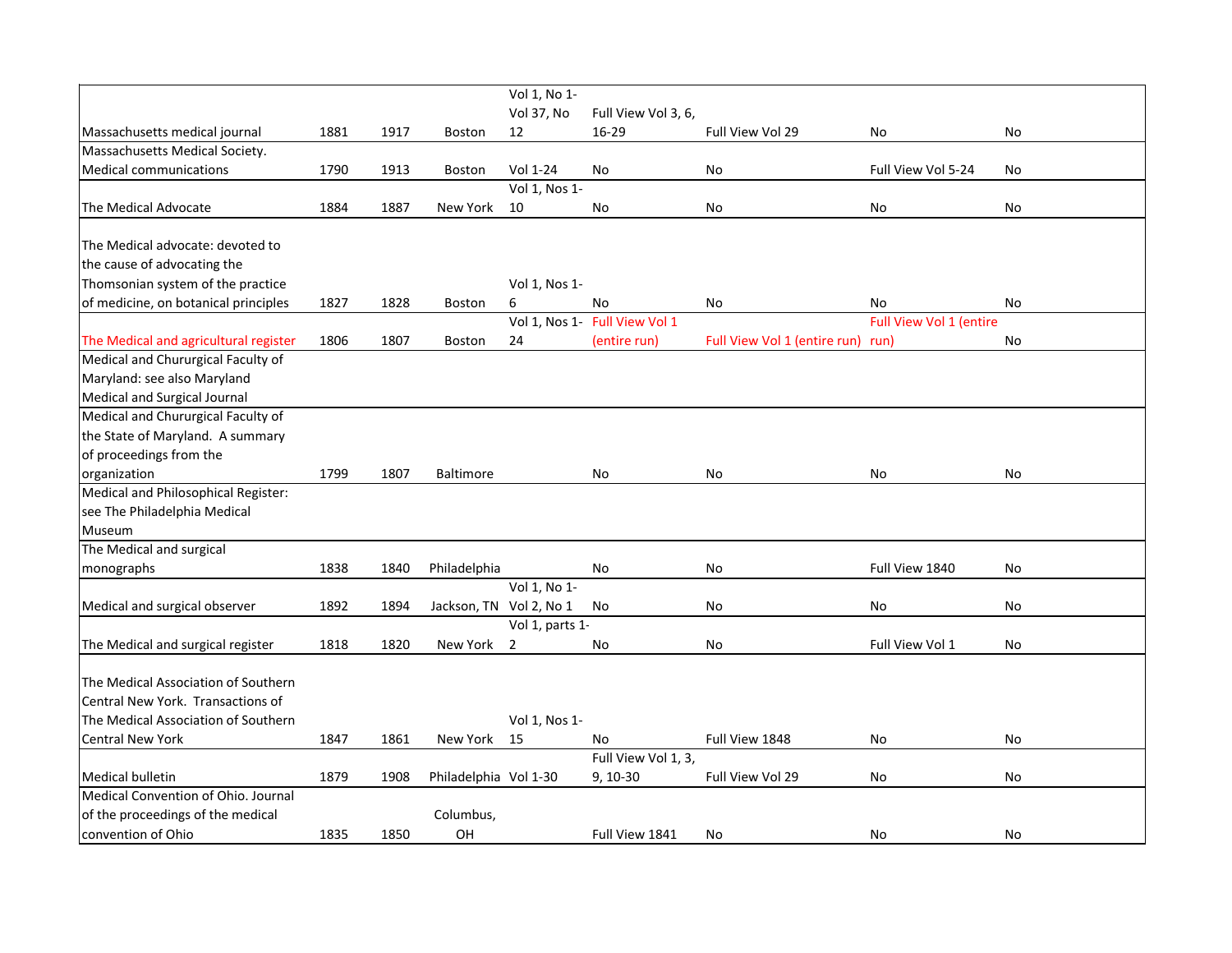| Medical eclectic: see New York       |      |      |                   |                              |                                 |                               |                         |           |
|--------------------------------------|------|------|-------------------|------------------------------|---------------------------------|-------------------------------|-------------------------|-----------|
| medical eclectic                     |      |      |                   |                              |                                 |                               |                         |           |
|                                      |      |      |                   |                              |                                 |                               |                         |           |
|                                      |      |      |                   | Vol 1-7 (1838-               |                                 |                               |                         |           |
|                                      |      |      |                   | 1844); Vol 1,                |                                 |                               |                         |           |
|                                      |      |      |                   | No 1-Vol 12,                 |                                 |                               |                         |           |
|                                      |      |      |                   | No 144                       | Full View Vol 1-5,              | Full View Vol 3, 6-8, 10, 13, |                         |           |
| The Medical examiner                 | 1838 | 1856 |                   | Philadelphia (1845-1856)     | 10                              | 15                            | Full View 1843          | <b>No</b> |
|                                      |      |      |                   | Vol 1, No 1-                 |                                 |                               |                         |           |
|                                      |      |      |                   | Vol 16, No                   |                                 |                               | Full View Vol 4-7, 9-   |           |
| Medical examiner                     | 1860 | 1875 | Chicago           | 13                           | No                              | Full View Vol 10, 16          | 10                      | No        |
|                                      |      |      |                   | Harrodsburg, Vol 1, Nos 1-   |                                 |                               |                         |           |
| The Medical friend of the people     | 1829 | 1830 | КY                | 15                           | No                              | No                            | No                      | No        |
| The Medical intelligencer: see       |      |      |                   |                              |                                 |                               |                         |           |
| Boston medical intelligencer         |      |      |                   |                              |                                 |                               |                         |           |
|                                      |      |      |                   |                              |                                 |                               |                         |           |
|                                      |      |      |                   |                              | Vol 1, No 1 Full View Vol 1-3   | Full View Vol 1-3 (entire     | Full View Vol 1-3       |           |
| The Medical magazine                 | 1832 | 1835 | <b>Boston</b>     | Vol 3, No 24                 | (entire run)                    | run)                          | (entire run)            | No        |
|                                      |      |      |                   | Vol 1, Nos 1-                |                                 |                               |                         |           |
| Medical monograph                    | 1899 | 1899 | Topeka, KS 12     |                              | No                              | No                            | No                      | No        |
| The Medical recorder: see American   |      |      |                   |                              |                                 |                               |                         |           |
| medical recorder                     |      |      |                   |                              |                                 |                               |                         |           |
|                                      |      |      |                   | Vol 1, Nos 1-                |                                 |                               |                         |           |
| The Medical reformer/by a physician  | 1823 | 1823 | New York          | 6                            | No                              | No                            | No                      | No        |
|                                      |      |      | West              | Vol 1-Vol 3,                 |                                 |                               |                         |           |
| The Medical reporter                 | 1853 | 1856 | Chester, PA No 4  |                              | No                              | No                            | No                      | No        |
| The medical repository of original   |      |      |                   |                              |                                 |                               |                         |           |
| essays and intelligence, relative to |      |      |                   |                              |                                 |                               |                         |           |
| physic, surgery, chemistry, and      |      |      |                   |                              | Full View Vol 2-3,              |                               |                         |           |
| natural history                      | 1797 | 1824 | New York Vol 1-23 |                              | $5-8, 10-13$                    | Full View Vol 5               | No                      | No        |
|                                      |      |      |                   | Indianapolis, Vol 1, No 1-   |                                 |                               |                         |           |
| The Medical review                   | 1873 | 1877 | IN                | Vol 4, No 7                  | No                              | No                            | No                      | No        |
| The Medical review and analectic     |      |      |                   |                              | Vol 1, Nos 1- Full View Vol 1   |                               |                         |           |
| journal                              | 1824 | 1825 | Philadelphia 4    |                              | and Vol 3                       | No                            | Full View Vol 1         | No        |
| Medical Society of New Jersey.       |      |      |                   |                              |                                 |                               |                         |           |
| Transactions of the New Jersey       |      |      |                   |                              |                                 |                               | Full view incomplete    |           |
| medical society                      | 1766 | 1903 | Newark            |                              | No                              | Full View 1900                | run                     | No        |
|                                      |      |      |                   |                              |                                 |                               |                         |           |
|                                      |      |      |                   |                              | Vol 1, No 1- Full View Vol 1-2, |                               |                         |           |
| The Medical tribune                  | 1878 | 1895 |                   | New York Vol 9, No 10 4, 6-8 |                                 | Full View Vol 7               | Full View 1882, 1890 No |           |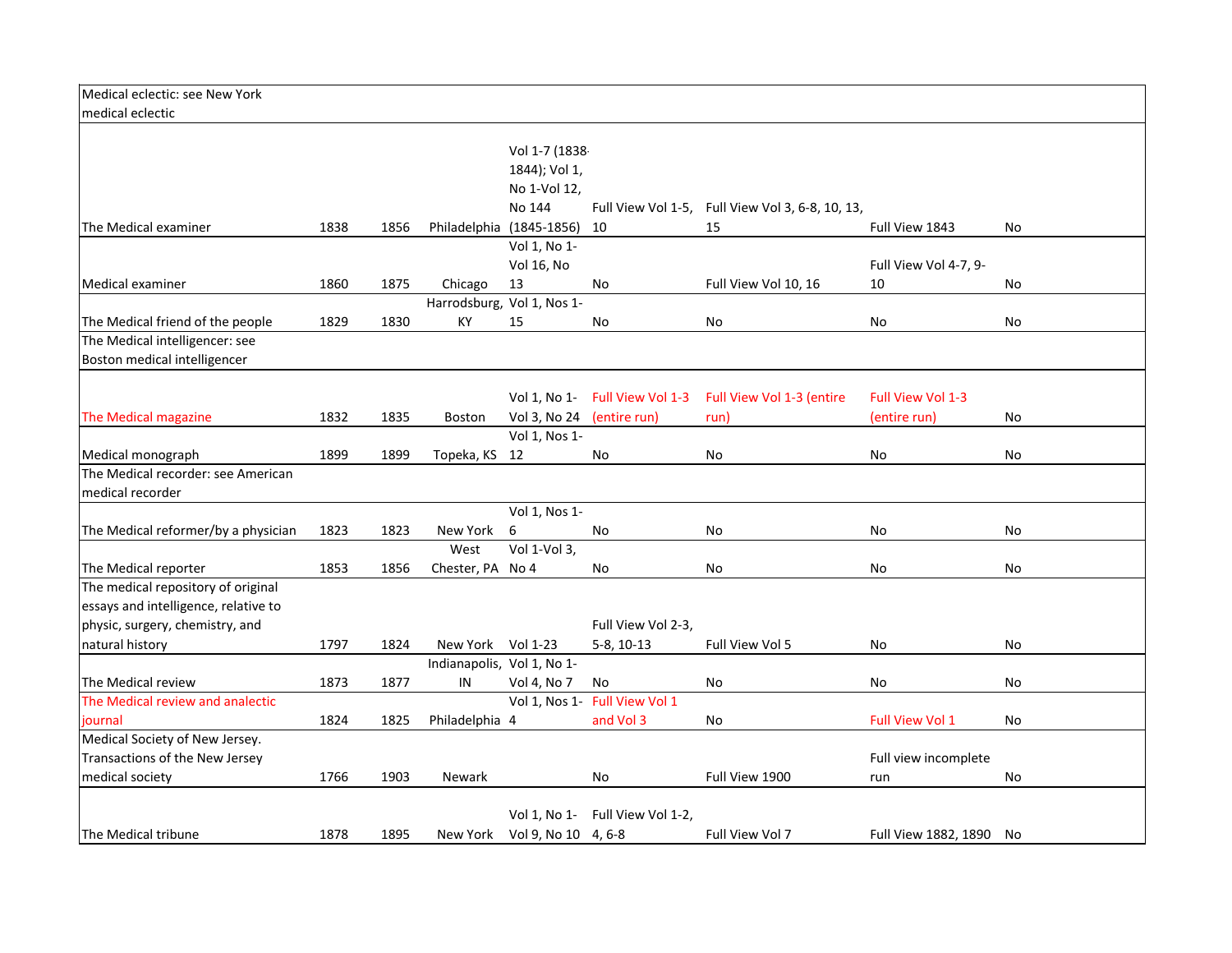|                                      |      |      |                         | Vol 1, No 1-              |                                    |                           |                      |    |
|--------------------------------------|------|------|-------------------------|---------------------------|------------------------------------|---------------------------|----------------------|----|
|                                      |      |      |                         | Vol 4, No 16              |                                    |                           |                      |    |
|                                      |      |      |                         | $(1820-1824);$            |                                    |                           |                      |    |
|                                      |      |      |                         | n.s., Vol 1,              |                                    |                           |                      |    |
|                                      |      |      |                         | No 1-Vol 47,              |                                    |                           |                      |    |
| The Medico-chirurgical review and    |      |      | London; New No 2 (1824- |                           |                                    |                           | Full view incomplete |    |
| journal of medical science           | 1820 | 1847 | York                    | 1847)                     | Full View Vol 1-2                  | Full view incomplete run  | run                  | No |
|                                      |      |      |                         |                           |                                    |                           |                      |    |
|                                      |      |      |                         | Vol 1, No 1-              |                                    |                           |                      |    |
| Memphis journal of medicine          | 1853 | 1857 | Memphis                 | Vol 3, No 10 No           |                                    | No                        | No                   | No |
| The Mesmeric magazine, or, Journal   |      |      |                         |                           |                                    |                           |                      |    |
| of animal magnetism                  | 1842 | 1842 | <b>Boston</b>           | Vol 1                     | No                                 | No                        | No                   | No |
|                                      |      |      |                         |                           |                                    |                           |                      |    |
| The Microscope, edited by a          |      |      |                         | Vol 1, No 1-              |                                    | Full View Vol 1-2 (entire |                      |    |
| fraternity of gentlemen              | 1820 | 1820 |                         | New Haven Vol 2, No 50    | No                                 | run)                      | No                   | No |
| Missouri medical and surgical        |      |      |                         | Vol 1-Vol 4,              |                                    |                           |                      |    |
| journal                              | 1845 | 1848 | St. Louis               | No 3                      | No                                 | No                        | No                   | No |
| Modern Medicine: see                 |      |      |                         |                           |                                    |                           |                      |    |
| Bacteriological world                |      |      |                         |                           |                                    |                           |                      |    |
|                                      |      |      |                         |                           |                                    |                           |                      |    |
| The Monthly abstract of medical      |      |      |                         | Vol 1, No 1-              | Full View Vol 1-6                  |                           | Full View Vol 1-6    |    |
| science                              | 1874 | 1879 |                         | Philadelphia Vol 6, No 12 | (entire run)                       | Full View Vol 1, 6        | (entire run)         | No |
| The Monthly journal of foreign       |      |      |                         |                           |                                    |                           | Full View Vol 1-3    |    |
| medicine                             | 1828 | 1829 | Philadelphia Vol 1-3    |                           | No                                 | No                        | (entire run)         | No |
| The Monthly journal of medical       |      |      |                         | Vol 1, Nos 1-             |                                    |                           |                      |    |
| literature                           | 1832 | 1832 | Lowell, MA 3            |                           | No                                 | No                        | No                   | No |
| The Moral reformer and teacher on    |      |      |                         |                           | Full View Vol 1-2                  |                           | Full View Vol 1-2    |    |
| the human constitution               | 1835 | 1836 | <b>Boston</b>           | Vol 1-2                   | (entire run)                       | Full View Vol 1           | (entire run)         | No |
|                                      |      |      |                         | Vol 1, No 1-              |                                    |                           |                      |    |
|                                      |      |      | Plattsburg,             | Vol 12, No                |                                    |                           |                      |    |
| Nelson's American lancet             | 1850 | 1856 | NY                      | 26                        | Full View Vol 8-11 Full View Vol 9 |                           | Full View Vol 8-11   | No |
|                                      |      |      |                         |                           |                                    |                           |                      |    |
| New England botanic, medical, and    |      |      |                         | Worcester, Vol 1, No 1-   | Full View Vol 1-5                  |                           | Full View Vol 1-5    |    |
| surgical journal                     | 1847 | 1851 | МA                      | Vol 5, No 12 (entire run) |                                    | Full View Vol 1           | (entire run)         | No |
| The New England journal of           |      |      |                         |                           |                                    |                           |                      |    |
| medicine and surgery, and collateral |      |      |                         |                           | Full View Vol 1, 4,                |                           | Full view incomplete |    |
| branches of science                  | 1812 | 1826 | <b>Boston</b>           | Vol 1-15                  | $6 - 12$                           | Full View Vol 12          | run                  | No |
| New England medical eclectic and     |      |      | Worcester,              | Vol 1, No 1-              |                                    |                           |                      |    |
| guide to health                      | 1846 | 1847 | MA                      | Vol 2, No 1               | Full View Vol 1                    | Full View Vol 1           | Full View Vol 1      | No |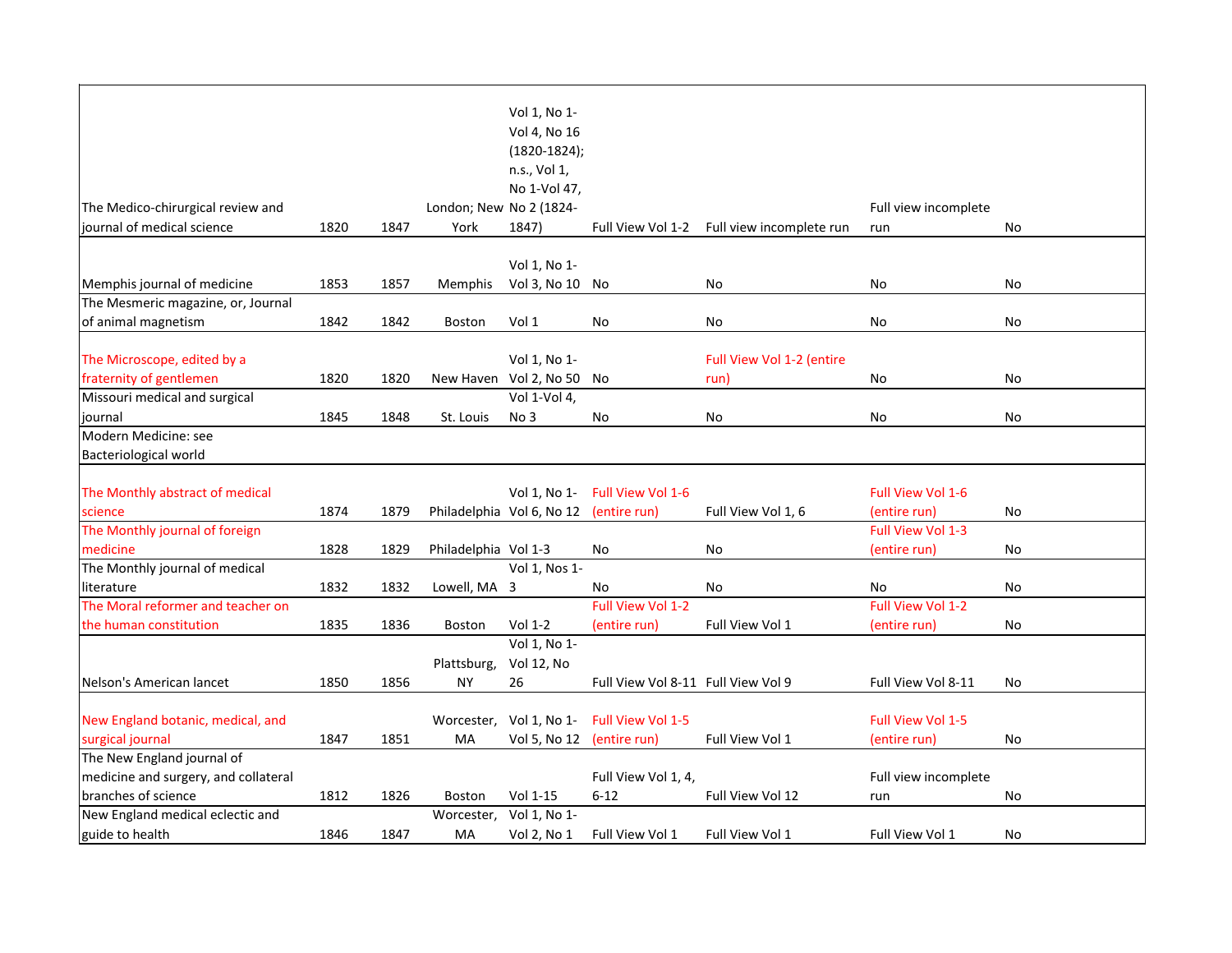| The New England medical review       |      |      |                  |                           | Vol 1, Nos 1- Full View Vol 1              |                                   | Full View Vol 1 (entire |    |
|--------------------------------------|------|------|------------------|---------------------------|--------------------------------------------|-----------------------------------|-------------------------|----|
| and journal                          | 1827 | 1827 | Boston           | 4                         | (entire run)                               | Full View Vol 1 (entire run) run) |                         | No |
| New England quarterly journal of     |      |      |                  |                           | Vol 1, Nos 1- Full View Vol 1              |                                   | Full View Vol 1 (entire |    |
| medicine and surgery                 | 1842 | 1843 | Boston           | 4                         | (entire run)                               | Full View Vol 1 (entire run) run) |                         | No |
|                                      |      |      |                  |                           |                                            |                                   |                         |    |
| The New Hampshire journal of         |      |      |                  |                           | Manchester, Vol 1, No 1- Full View Vol 1-8 |                                   | Full view incomplete    |    |
| medicine                             | 1850 | 1858 | NΗ               | Vol 8, No 12 (entire run) |                                            | Full View Vol 5-6                 | run                     | No |
|                                      |      |      |                  |                           |                                            |                                   |                         |    |
|                                      |      |      |                  | Vol 1, No 1-              |                                            |                                   |                         |    |
|                                      |      |      |                  | Vol 3, No 11              |                                            |                                   |                         |    |
|                                      |      |      |                  | $(1851 - 1871);$          |                                            |                                   |                         |    |
| New York academy of medicine.        |      |      |                  | 2nd series                |                                            |                                   |                         |    |
| Transactions of the New York         |      |      |                  | Vol 1-13                  |                                            |                                   | Full view incomplete    |    |
| academy of medicine                  | 1851 | 1901 | New York         | $(1871 - 1901)$           | No                                         | Full View 1903                    | run                     | No |
|                                      |      |      |                  |                           | Full View Vol 4-5,                         |                                   | Full View Vol 1-10      |    |
| The New York dental recorder         | 1846 | 1856 | New York         | Vol 1-10                  | 10                                         | Full View Vol 10                  | (entire run)            | No |
| The New York dissector               | 1844 | 1847 | New York         | Vol 1-4                   | Full View Vol 1                            | Full View Vol 1                   | Full View Vol 1         | No |
| New York eclectic medical and        |      |      |                  |                           |                                            |                                   |                         |    |
| surgical journal: see The Union      |      |      |                  |                           |                                            |                                   |                         |    |
| journal of medicine                  |      |      |                  |                           |                                            |                                   |                         |    |
| New York eclectic medical review:    |      |      |                  |                           |                                            |                                   |                         |    |
| see American eclectic medical        |      |      |                  |                           |                                            |                                   |                         |    |
| review                               |      |      |                  |                           |                                            |                                   |                         |    |
|                                      |      |      |                  |                           |                                            |                                   |                         |    |
| New York journal of gynaecology      |      |      |                  |                           |                                            |                                   |                         |    |
| and obstetrics: see American         |      |      |                  |                           |                                            |                                   |                         |    |
| gynaecological and obstetric journal |      |      |                  |                           |                                            |                                   |                         |    |
|                                      |      |      |                  |                           |                                            |                                   |                         |    |
|                                      |      |      |                  | Vol 1-10                  |                                            |                                   |                         |    |
|                                      |      |      |                  | $(1843 - 1848);$          |                                            |                                   |                         |    |
|                                      |      |      |                  | ser. 2, Vol 1-            |                                            |                                   |                         |    |
|                                      |      |      |                  | 16 (1848-                 |                                            |                                   |                         |    |
|                                      |      |      |                  | 1856); ser. 3,            |                                            |                                   |                         |    |
|                                      |      |      |                  | Vol 1-8 (1856- Full view  |                                            |                                   | Full view incomplete    |    |
| The New York journal of medicine     | 1843 | 1860 | New York         | 1860)                     | incomplete run                             | Full view incomplete run          | run                     | No |
| New York Journal of medicine and     |      |      |                  |                           | Full View Vol 1-4                          |                                   | Full View Vol 1-4       |    |
| surgery                              | 1839 | 1841 | New York         | Vol 1-4                   | (entire run)                               | Full View Vol 1-2                 | (entire run)            | No |
|                                      |      |      |                  |                           |                                            |                                   |                         |    |
| The New York Lancet                  | 1842 | 1843 | New York Vol 1-3 |                           | Full View Vol 1-2                          | Full View Vol 1-2                 | No                      | No |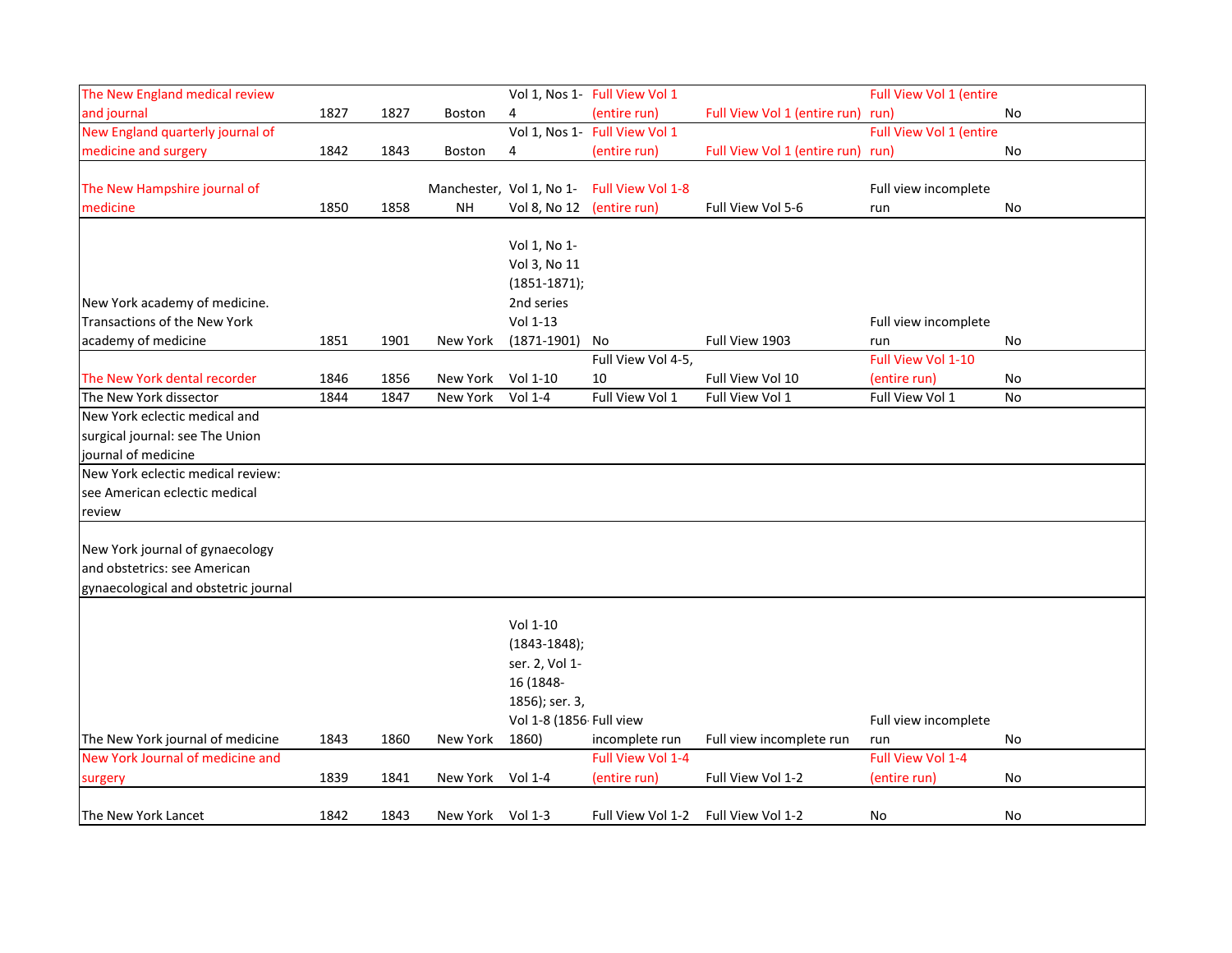| The New York medical and           |      |      |                  |                |                               |                                   | <b>Full View Vol 1-3</b> |                    |
|------------------------------------|------|------|------------------|----------------|-------------------------------|-----------------------------------|--------------------------|--------------------|
| philosophical journal and review   | 1809 | 1811 | New York         | Vol $1-3$      | No                            | Full View Vol 1                   | (entire run)             | No                 |
| The New York medical and physical  |      |      |                  |                | Full View Vol 1-9             |                                   |                          |                    |
| journal                            | 1822 | 1830 | New York         | Vol 1-9        | (entire run)                  | Full View Vol 4, 9                | Full View Vol 4, 7       | No                 |
|                                    |      |      |                  |                |                               |                                   |                          |                    |
| The New York medical and surgical  |      |      |                  | Vol 1, No 1-   |                               | Full View Vol 1, 2                |                          |                    |
| reporter                           | 1845 | 1847 | New York         | Vol 2, No 18   | Full View Vol 1               | (incomplete run)                  | Full View 1846           | No                 |
|                                    |      |      |                  | Vol 1, No 1-   | Full View Vol 1-3,            |                                   | Full view incomplete     |                    |
| New York medical eclectic          | 1873 | 1882 | New York         | Vol 9, No 3    | $5-6$                         | Full View Vol 7                   | run                      | <b>No</b>          |
|                                    |      |      |                  |                | Full View Vol 1-2             | Full View Vol 1-2 (entire         |                          |                    |
| New York medical gazette           | 1841 | 1842 | New York         | Vol $1-2$      | (entire run)                  | run)                              | Full View Vol 1          | No                 |
| New York medical gazette and       |      |      |                  |                |                               |                                   |                          |                    |
| journal of health: see American    |      |      |                  |                |                               |                                   |                          |                    |
| medical gazette                    |      |      |                  |                |                               |                                   |                          |                    |
|                                    |      |      |                  | Vol 1, Nos 1-  |                               |                                   |                          |                    |
| The New York medical inquirer      | 1830 | 1830 | New York         | 6              | No                            | No                                | No                       | No                 |
|                                    |      |      |                  |                | <b>Full View Vol 1-2</b>      |                                   | Full View Vol 1-2        |                    |
| The New York medical journal       | 1830 | 1831 | New York         | Vol 1-2        | (entire run)                  | Full View Vol 1                   | (entire run)             | No                 |
|                                    |      |      |                  |                | Vol 1, Nos 1- Full View Vol 1 |                                   | Full View Vol 1 (entire  |                    |
| The New York medical magazine      | 1814 | 1815 | New York         | $\overline{2}$ | (entire run)                  | Full View Vol 1 (entire run) run) |                          | No                 |
| The New York medico-chururgical    |      |      |                  |                |                               | Full View Vol 1-2 (entire         |                          |                    |
| bulletin                           | 1831 | 1832 | New York         | Vol $1-2$      | No                            | run)                              | <b>No</b>                | <b>No</b>          |
|                                    |      |      |                  |                |                               |                                   |                          |                    |
| New York microscopical society     |      |      |                  | Vol 1, No 1-   | Full View all but             |                                   |                          |                    |
| journal                            | 1885 | 1901 | New York         | Vol 16, No 4   | Vol 6                         | Full View Vol 3-4                 | Full View Vol 1-10       | Full View Vol 1-10 |
|                                    |      |      |                  |                |                               |                                   |                          |                    |
| The New York monthly chronicle of  |      |      |                  |                | <b>Full View Vol 1</b>        |                                   | Full View Vol 1 (entire  |                    |
| medicine and surgery               | 1824 | 1825 | New York         | Vol 1          | (entire run)                  | Full View Vol 1 (entire run)      | run)                     | No                 |
|                                    |      |      |                  | Vol 1, No 1-   |                               |                                   |                          |                    |
| New York quarterly cancer journal  | 1877 | 1880 | New York         | Vol 3, No 4    | No                            | No                                | No                       | No                 |
|                                    |      |      |                  |                |                               |                                   |                          |                    |
| New York State University. Medical |      |      |                  |                |                               |                                   |                          |                    |
| and Surgical Society of the State  |      |      |                  |                |                               |                                   |                          |                    |
| University of New York             | 1801 | 1818 | New York         | Nos 1-11       | No                            | No                                | <b>No</b>                | No                 |
| The New York Thomsonian: a         |      |      |                  | Vol 10, Nos 1- |                               |                                   |                          |                    |
| botanico-medical journal           | 1847 | 1847 | Stilwater, NY 18 |                | No                            | No                                | No.                      | <b>No</b>          |
| North american archives of medical |      |      |                  |                | <b>Full View Vol 1-2</b>      |                                   | Full View Vol 1-2        |                    |
| and surgical science               | 1834 | 1835 | Baltimore        | Vol 1-2        | (entire run)                  | Full View Vol 2                   | (entire run)             | No                 |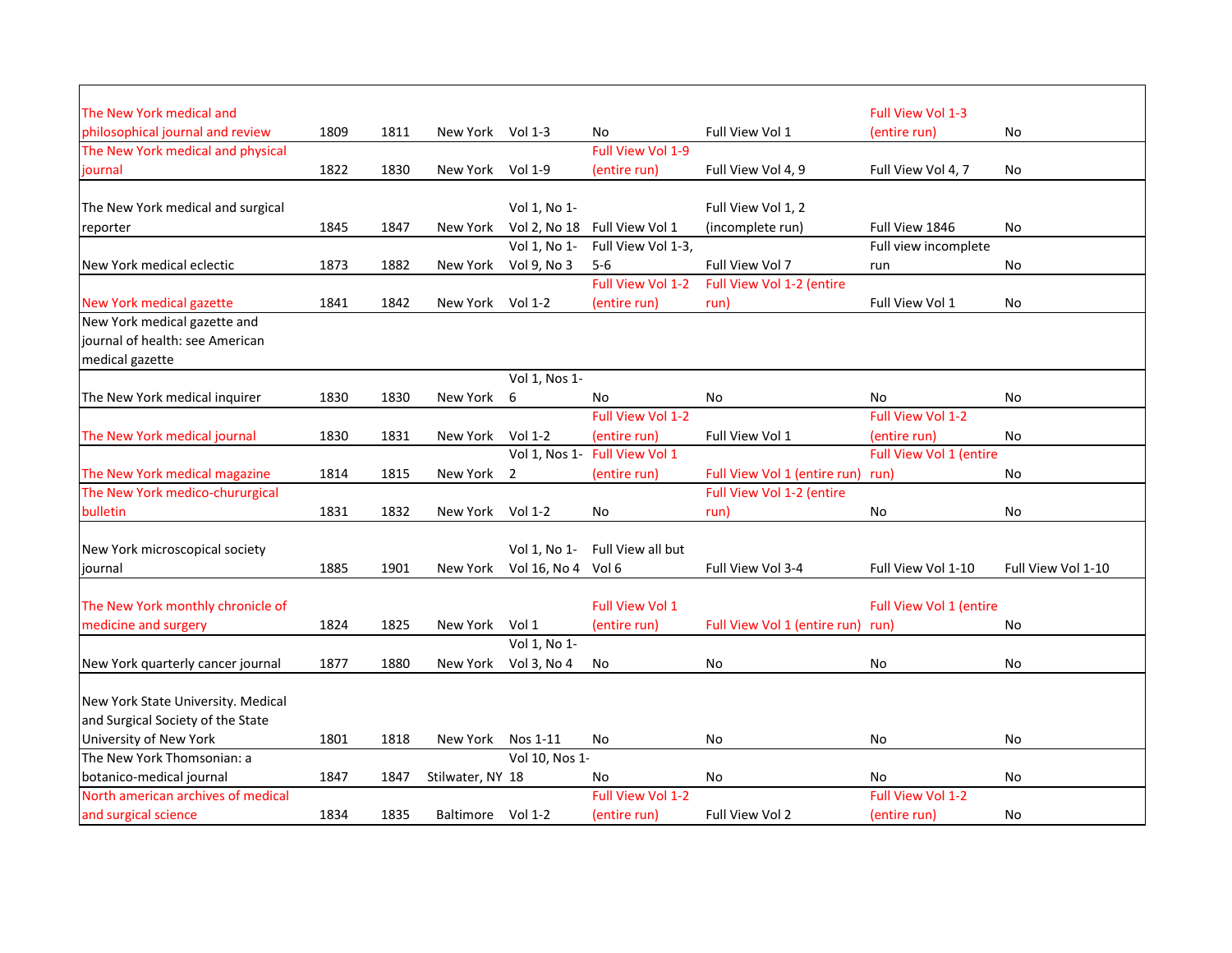|                                               |      |      |                       | Vol 1, No 1-               |                                 |                    |                          |    |
|-----------------------------------------------|------|------|-----------------------|----------------------------|---------------------------------|--------------------|--------------------------|----|
| The North American medical and                |      |      |                       | <b>Vol 12, No</b>          | Full View all but               |                    | Full view incomplete     |    |
| surgical journal                              | 1826 | 1831 | Philadelphia 24       |                            | Vol 9                           | Full View Vol 12   | run                      | No |
| Northern lancet and gazette of legal          |      |      |                       |                            |                                 |                    |                          |    |
| medicine: see Nelson's American               |      |      |                       |                            |                                 |                    |                          |    |
| lancet                                        |      |      |                       |                            |                                 |                    |                          |    |
| The Northwestern medical and                  |      |      |                       | Vol 1-Vol 4,               | Full View all but               |                    | Full View Vol 1-4        |    |
| surgical journal                              | 1870 | 1874 | St. Paul, MN No 12    |                            | Vol 2                           | Full View Vol 1, 3 | (entire run)             | No |
| Oglethorpe medical and surgical               |      |      | Savannah,             | Vol 1-Vol 3,               |                                 |                    |                          |    |
| journal                                       | 1858 | 1861 | GА                    | No 4                       | No                              | No                 | No                       | No |
|                                               |      |      |                       |                            |                                 |                    |                          |    |
|                                               |      |      |                       | Vol 1-16                   |                                 |                    |                          |    |
|                                               |      |      |                       | $(1848-1864);$             |                                 |                    |                          |    |
| The Ohio medical and surgical                 |      |      | Columbus,             | Vol 1-3 (1876-             |                                 |                    |                          |    |
| journal                                       | 1848 | 1878 | OH                    | 1878)                      | No                              | Full View Vol 1    | No                       | No |
| Ohio medical convention: see                  |      |      |                       |                            |                                 |                    |                          |    |
| Medical convention of Ohio                    |      |      |                       |                            |                                 |                    |                          |    |
|                                               |      |      |                       | Vol 1, Nos 1-              |                                 |                    |                          |    |
| The Ohio medical repository                   | 1835 | 1836 | Cincinnati            | 5                          | No                              | No                 | No                       | No |
|                                               |      |      |                       |                            |                                 |                    |                          |    |
| <b>Ohio Medical Society. Transactions</b>     |      |      |                       |                            |                                 |                    |                          |    |
| of the Ohio State Medical Society             | 1846 | 1904 | Toledo, OH Nos 1-59   |                            | No                              | No                 | No                       | No |
|                                               |      |      |                       |                            |                                 |                    |                          |    |
|                                               |      |      |                       | Vol 1, No 1-               |                                 |                    |                          |    |
| The Ophthalmologist                           | 1900 | 1909 | Chicago               | Vol 10, No 1 No            |                                 | No                 | No                       | No |
|                                               |      |      |                       |                            |                                 |                    |                          |    |
| The Peninsular journal of medicine            |      |      |                       | Ann Arbor, Vol 1, No 1-    | Full View Vol 1-5               |                    | <b>Full View Vol 1-5</b> |    |
| and the collateral sciences                   | 1853 | 1858 | MI                    | Vol 5, No 9                | (entire run)                    | Full View Vol 1, 4 | (entire run)             | No |
| The Philadelphia botanic sentinel             |      |      |                       |                            |                                 |                    |                          |    |
| and Thomsonian medical                        |      |      |                       |                            |                                 |                    |                          |    |
| revolutionist                                 | 1837 | 1838 | Philadelphia Vol 3-4  |                            | No                              | No                 | No                       | No |
| The Philadelphia journal of                   |      |      |                       | Vol 1-Vol 4,               |                                 |                    |                          |    |
|                                               |      |      |                       |                            |                                 |                    |                          |    |
| homeopathy<br>The Philadelphia journal of the | 1852 | 1856 | Philadelphia No 12    |                            | No<br>Full View all but         | Full View Vol 1, 4 | No                       | No |
|                                               |      |      |                       |                            |                                 |                    |                          |    |
| medical and physical science                  | 1820 | 1827 | Philadelphia Vol 1-14 |                            | Vol 5                           | Full View Vol 13   | No<br>Full View Vol 1-3  | No |
| The Philadelphia medical and                  |      |      |                       |                            |                                 |                    |                          |    |
| physical journal                              | 1804 | 1808 | Philadelphia Vol 1-3  |                            | No                              | Full View Vol 1, 3 | (entire run)             | No |
|                                               |      |      |                       |                            |                                 |                    |                          |    |
|                                               |      |      |                       | Vol 1-6 (1804-             |                                 |                    |                          |    |
|                                               |      |      |                       |                            | 1809); Vol 1 Full View Vol 1-4, |                    |                          |    |
| The Philadelphia medical museum               | 1804 | 1811 |                       | Philadelphia (1810-1811) 6 |                                 | Full View Vol 1    | Full View Vol 1-4, 6     | No |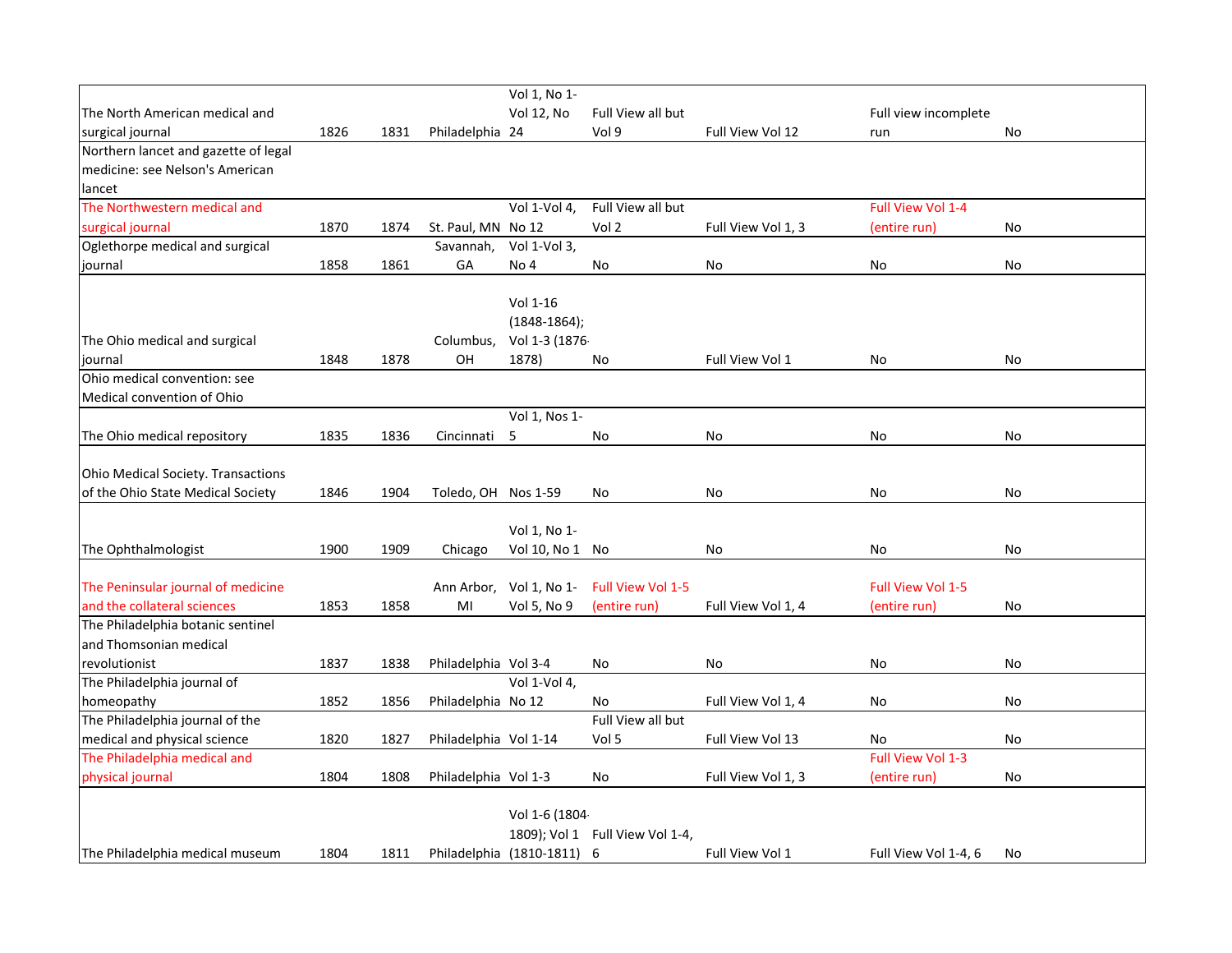| The Philadelphia monthly journal of    |      |      |                   | Vol 1-Vol 2,             |                         |                           | Full View Vol 1-2           |    |
|----------------------------------------|------|------|-------------------|--------------------------|-------------------------|---------------------------|-----------------------------|----|
| medicine and surgery                   | 1827 | 1828 | Philadelphia No 3 |                          | Full View Vol 1         | Full View Vol 1           | (entire run)                | No |
| The Philadelphia Thomsonian            |      |      |                   | Vol 5 (1839-             |                         |                           |                             |    |
| sentinel and family journal of useful  |      |      |                   | 1840); Vol 8             |                         |                           |                             |    |
| knowledge                              | 1839 | 1844 |                   | Philadelphia (1843-1844) | No                      | No                        | No                          | No |
|                                        |      |      |                   |                          |                         |                           |                             |    |
| The Philosophical medical journal,     |      |      |                   | Vol 1, No 1-             |                         |                           |                             |    |
| or. Family Physician                   | 1844 | 1848 | New York          | Vol 2, No 10             | No                      | No                        | No                          | No |
| Phrenological magazine and New         |      |      |                   |                          |                         |                           |                             |    |
| York literary review                   | 1835 | 1835 | Utica, NY         | Vol 1, No 1              | No                      | No                        | No                          | No |
| Phreno-Magnetic Society of             |      |      |                   |                          |                         |                           |                             |    |
| Cincinnati. The Journal of the Phreno- |      |      |                   |                          |                         |                           |                             |    |
| Magnetic Society of Cincinnati         | 1842 | 1842 |                   | Cincinnati Vol 1, No 1   | No                      | No                        | No                          | No |
|                                        |      |      |                   |                          |                         |                           |                             |    |
| Physio-medical Society of New York.    |      |      |                   |                          |                         |                           |                             |    |
| Transactions of the Physio-medical     |      |      |                   |                          |                         |                           |                             |    |
| Society of the state of New York       | 1817 | 1817 | New York Vol 1    |                          | No                      | No                        | No                          | No |
|                                        |      |      | Poughkeepsi       |                          |                         |                           |                             |    |
| The Poughkeepsie Thomsonian            | 1839 | 1847 | e, NY             | Vol 2-9                  | No                      | No                        | No                          | No |
|                                        |      |      |                   |                          |                         |                           |                             |    |
| Practical educator and journal of      |      |      |                   |                          |                         |                           |                             |    |
| health: see Guardian of health         |      |      |                   |                          |                         |                           |                             |    |
| Proceedings of the Connecticut State   |      |      |                   |                          |                         |                           |                             |    |
| <b>Medical Society</b>                 | 1792 | 1935 | Hartford          | Vol 1-143                | No                      | Full View 1920            | Full View Vol 15-18         | No |
| Quarterly compendium of medical        |      |      | Lancaster,        |                          |                         |                           | Full view incomplete        |    |
| science                                | 1868 | 1889 | PА                | Part 1-No 26 No          |                         | Full View 1888            | run                         | No |
|                                        |      |      |                   | Vol 1-Vol 2,             |                         |                           |                             |    |
|                                        |      |      |                   | No 4; new                |                         |                           |                             |    |
|                                        |      |      |                   | series same              | <b>Full View entire</b> |                           |                             |    |
| Quarterly homeopathic journal          | 1849 | 1852 | Boston            | run                      | run                     | Full View Vol 1           | <b>Full View entire run</b> | No |
|                                        |      |      |                   | Vol 1, Nos 1-            |                         |                           |                             |    |
| Reformed medical journal               | 1832 | 1832 | New York          | 12                       | No                      | No                        | No                          | No |
| Register and library of medical and    |      |      | Washington,       |                          | Full View Vol 1-2       | Full View Vol 1-2 (entire |                             |    |
| chirurgical science                    | 1833 | 1836 | DC                | Vol 1-2                  | (entire run)            | run)                      | Full View Vol 1             | No |
|                                        |      |      |                   |                          | Full View 1840-         |                           |                             |    |
| The Retrospect of practical medicine   |      |      |                   |                          | 1879, 1888-1889,        |                           | Full view incomplete        |    |
| and surgery                            | 1840 | 1901 | New York          | Nos 1-123                | 1893, 1896-1897         | Full view incomplete run  | run                         | No |
|                                        |      |      |                   | Vol 1, Nos 1-            |                         |                           |                             |    |
| Rhode Island medical reformer          | 1843 | 1844 | Providence 24     |                          | No                      | No                        | No                          | No |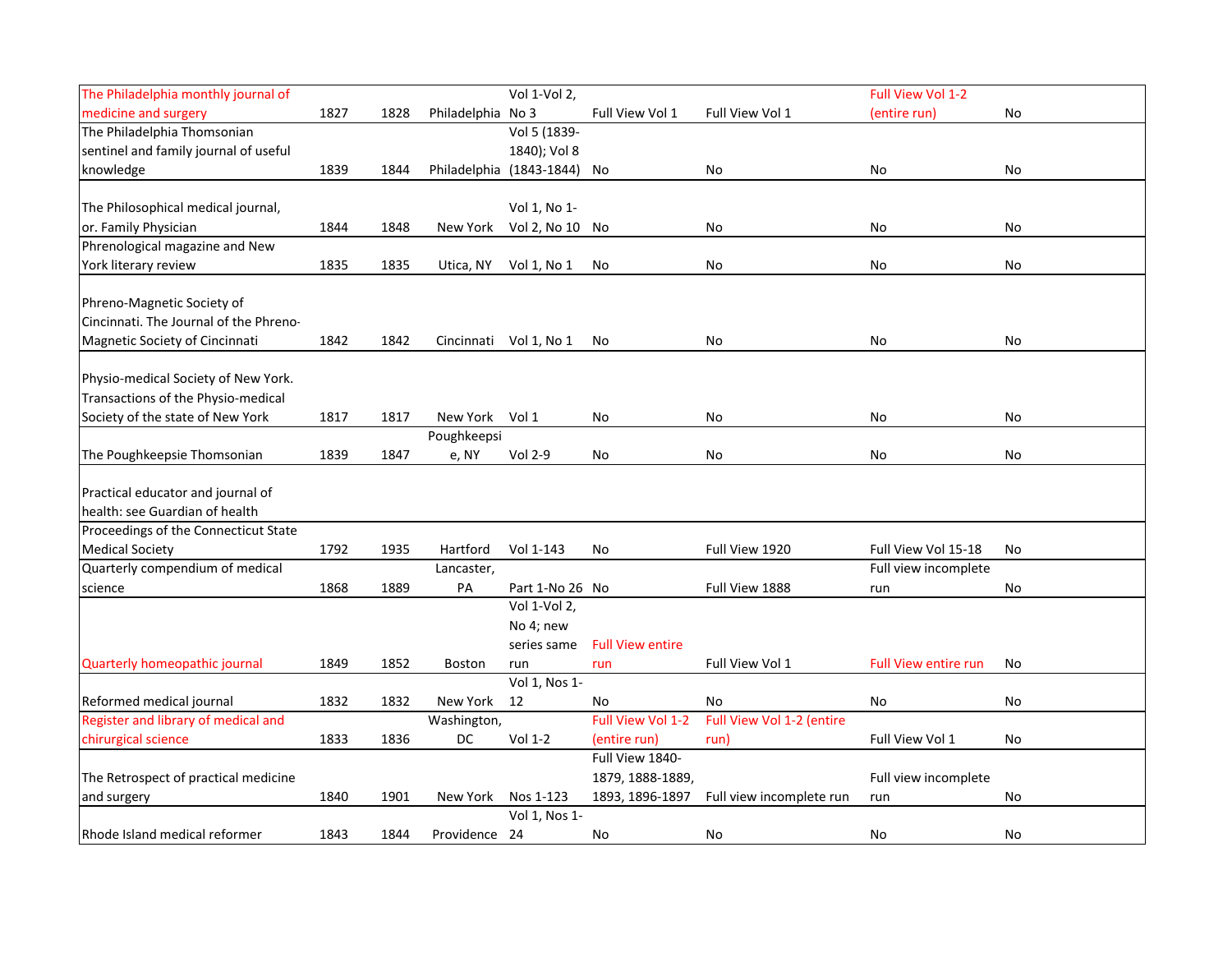|                                                            |      |      |                       | St. Joseph, Vol 1, No 1-  |                                          |                              |                               |           |
|------------------------------------------------------------|------|------|-----------------------|---------------------------|------------------------------------------|------------------------------|-------------------------------|-----------|
| The St. Joseph medical herald                              | 1883 | 1890 | <b>MO</b>             | Vol 9, No 6               | No                                       | <b>No</b>                    | <b>No</b>                     | <b>No</b> |
| Saint Louis Medical and Surgical                           |      |      |                       |                           |                                          |                              | Full view incomplete          |           |
| Journal                                                    | 1843 | 1907 | St. Louis             | Vol 1-91                  | No                                       | Full view incomplete run     | run                           | No        |
|                                                            |      |      |                       |                           |                                          |                              |                               |           |
|                                                            |      |      |                       | Vol 1/2, No 1-            |                                          |                              |                               |           |
|                                                            |      |      |                       | Vol 11/12,                |                                          |                              | Full View Vol 1-6, 9-         |           |
| The Scalpel                                                | 1849 | 1861 | New York              | No 47                     | No                                       | No                           | 10                            | No.       |
|                                                            |      |      |                       |                           |                                          |                              |                               |           |
|                                                            |      |      |                       | Vol 1-3 (1837-            |                                          |                              |                               |           |
|                                                            |      |      |                       | 1841); n.s.               |                                          |                              |                               |           |
|                                                            |      |      |                       | Charleston, Vol 1, Nos 1- |                                          |                              |                               |           |
| The Southern botanic journal                               | 1837 | 1846 | SC                    | 7 (1846)                  | Full View Vol 1-2                        | Full View Vol 1-2            | No                            | No        |
| The Southern botanico-medical                              |      |      |                       | Vol 1, Nos 1-             |                                          |                              |                               |           |
| journal                                                    | 1841 | 1841 | Forsyth, GA 24        |                           | No                                       | No                           | <b>No</b>                     | No        |
| The Southern journal of medicine                           |      |      | Charleston,           |                           |                                          |                              |                               |           |
| and pharmacy                                               | 1846 | 1847 | $\sf SC$              | Vol 1-2                   | No                                       | No                           | No                            | No        |
|                                                            |      |      |                       | 1836-1839;                |                                          |                              |                               |           |
| The Southern medical and surgical                          |      |      |                       | 1845-1861;                |                                          |                              | Full view incomplete          |           |
| journal                                                    | 1836 | 1867 | Augusta, GA 1866-1867 |                           | No                                       | Full View Vol 2              | run                           | <b>No</b> |
|                                                            |      |      |                       | Vol 1, Nos 1-             |                                          |                              |                               |           |
| Southern medical reformer                                  | 1845 | 1845 | Forsyth, GA 8         |                           | No                                       | No                           | No                            | No        |
|                                                            |      |      |                       |                           | Petersburg, Vol 1, Nos 1- Limited Search |                              |                               |           |
| Southern medical reformer                                  | 1847 | 1848 | VA                    | 12                        | Nos 9-12                                 | Limited Search Nos 9-12      | No                            | <b>No</b> |
|                                                            |      |      |                       | Vol 1, Nos 1-             |                                          |                              | Full View Vol 1 (entire       |           |
| The Southwestern medical advocate                          | 1849 | 1849 | Memphis               | 5                         | No                                       | Full View Vol 1 (entire run) | run)                          | No        |
| Spirit of the European medical                             |      |      |                       |                           |                                          |                              |                               |           |
| journals: see The monthly journal of                       |      |      |                       |                           |                                          |                              |                               |           |
| foreign medicine                                           |      |      |                       |                           |                                          |                              |                               |           |
|                                                            |      |      |                       | Vol 1-Vol 3,              |                                          |                              |                               |           |
| Stockton & Co's dental intelligencer                       | 1843 | 1847 | Philadelphia No 13    |                           | Full View Vol 2-4                        | No                           | No                            | No        |
|                                                            |      |      |                       |                           | Full View Vol 3                          |                              |                               |           |
| The Teacher of health and the laws                         |      |      |                       |                           | (different than                          |                              | Full View Vol 1 (entire       |           |
| of the human constitution                                  | 1843 | 1843 | <b>Boston</b>         | Vol 1                     | AMP)                                     | No                           | run)                          | No        |
|                                                            |      |      |                       |                           |                                          |                              |                               |           |
| The Thomsonian: a semi-monthly<br>family journal of health | 1838 | 1839 |                       | Poughkeepsi Vol 1, Nos 1- |                                          |                              | <b>No</b>                     |           |
| Thomsonian and botanic medical                             |      |      | e, NY                 | 25                        | No                                       | No                           |                               | No        |
| adviser                                                    | 1831 | 1831 | Baltimore             | No 1                      | No                                       | No                           |                               | No        |
|                                                            |      |      |                       | Vol 1, Nos 1-             |                                          |                              | No<br>Full View Vol 1 (entire |           |
| The Thomsonian botanic watchman                            | 1834 | 1835 |                       | $\bf 8$                   |                                          |                              |                               | <b>No</b> |
|                                                            |      |      | Albany                |                           | No                                       | Full View Vol 1 (entire run) | run)                          |           |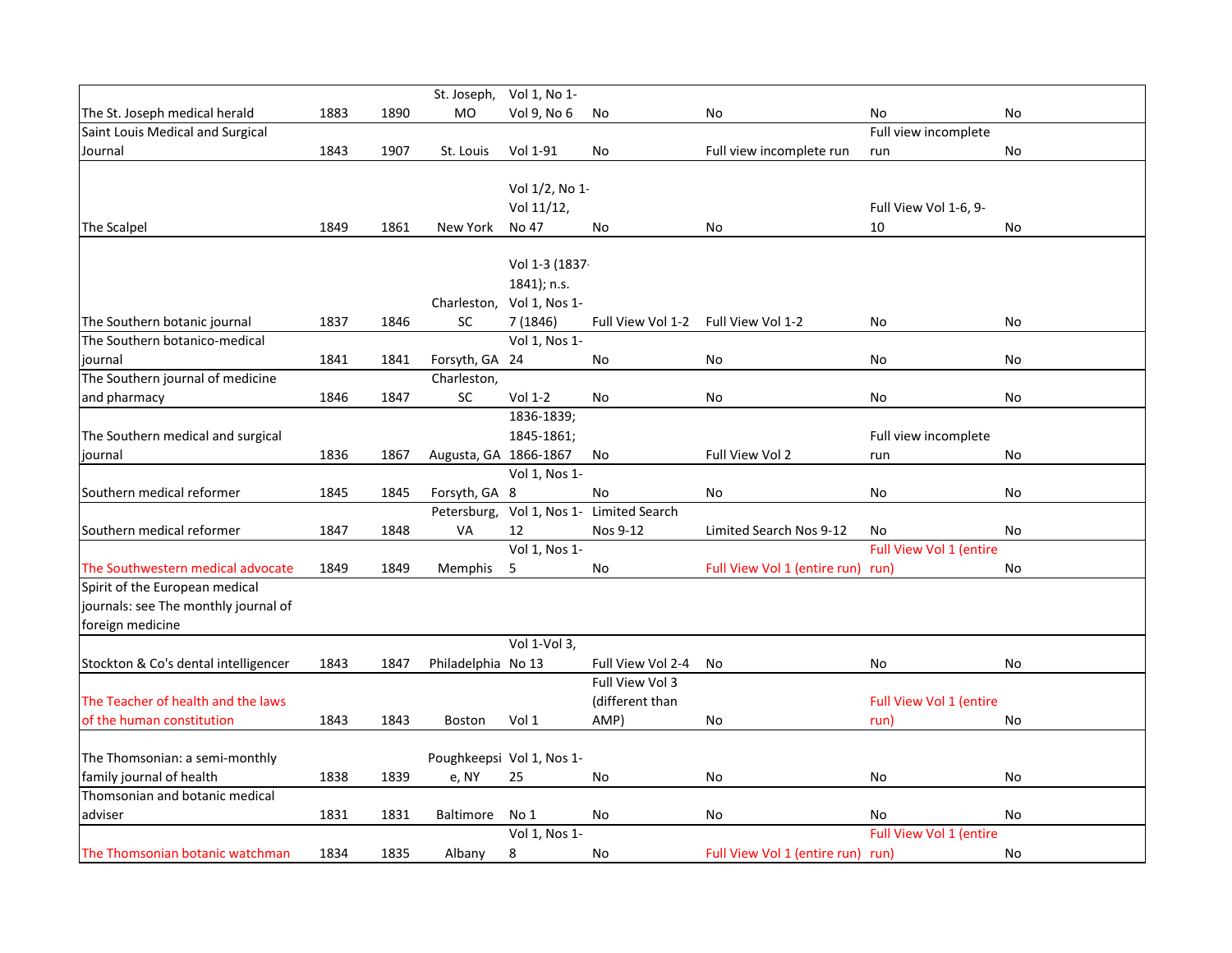|                                                        |      |      |                       | Vol 1, Nos 1-             |                                   |                                         |                      |    |
|--------------------------------------------------------|------|------|-----------------------|---------------------------|-----------------------------------|-----------------------------------------|----------------------|----|
| Thomsonian defender                                    | 1835 | 1836 | Maryville, TN 11      |                           | No                                | No                                      | No                   | No |
| The Thomsonian manual, or,                             |      |      |                       |                           |                                   |                                         |                      |    |
| Advocate of the principles which                       |      |      |                       |                           |                                   |                                         |                      |    |
| govern the Thomsonian system of                        |      |      |                       | Vol 1, No 1-              |                                   |                                         | Full View Vol 1-4    |    |
| medical practice                                       | 1835 | 1838 | <b>Boston</b>         | Vol 4, No 12 No           |                                   | No                                      | (entire run)         | No |
|                                                        |      |      |                       |                           |                                   |                                         |                      |    |
| The Thomsonian messenger                               | 1841 | 1845 | Norwich, CT Vol 1-3   |                           | No                                | No                                      | No                   | No |
|                                                        |      |      |                       | Manchester, Vol 1, Nos 1- |                                   |                                         |                      |    |
| The Thomsonian spy                                     | 1838 | 1838 | VT                    | 8                         | No                                | No                                      | No                   | No |
|                                                        |      |      |                       |                           |                                   |                                         |                      |    |
| The Transylvania journal of medicine                   |      |      |                       |                           | Vol 1-Vol 12, Full View Vol 1, 3- |                                         | Full view incomplete |    |
| and the associate sciences                             | 1828 | 1839 | Lexington, KY No 1    |                           | 6, 10                             | Full view incomplete run                | run                  | No |
| Transylvania medical journal: see                      |      |      |                       |                           |                                   |                                         |                      |    |
| Kentucky medical recorder                              |      |      |                       | Vol 1, No 1-              |                                   |                                         |                      |    |
| The Union journal of medicine                          | 1849 | 1853 | New York              | Vol 5, No 7               | No                                | No                                      | No                   | No |
|                                                        |      |      |                       |                           |                                   |                                         |                      |    |
| Union monthly journal of health and                    |      |      |                       |                           |                                   |                                         |                      |    |
| education: see Guardian of health                      |      |      |                       |                           |                                   |                                         |                      |    |
|                                                        |      |      |                       |                           |                                   |                                         |                      |    |
| United States medical and surgical                     |      |      |                       | Vol 1, No 1-              |                                   |                                         |                      |    |
| journal                                                | 1834 | 1836 | New York              | Vol 3, No 28              | No                                | No                                      | Full View Vol 1      | No |
|                                                        |      |      |                       | Vol 1, No 1-              |                                   |                                         |                      |    |
| University medical magazine                            | 1888 | 1901 | Philadelphia Vol 13   |                           | No                                | Full View Vol 10                        | Full View Vol 5, 7   | No |
|                                                        |      |      |                       |                           |                                   |                                         |                      |    |
|                                                        |      |      | Richmond,             | Vol 1, No 1-              |                                   |                                         |                      |    |
| Virginia clinical record                               | 1871 | 1874 | VA                    | Vol 3, No 12 No           |                                   | No                                      | No                   | No |
| The Western and southern medical                       |      |      |                       |                           |                                   |                                         | Full View Vol 1-2    |    |
| recorder                                               | 1841 | 1843 | Lexington, KY Vol 1-2 |                           | Full View Vol 2                   | Full View Vol 2                         | (entire run)         | No |
|                                                        |      |      |                       |                           |                                   |                                         |                      |    |
| Western botanic recorder                               | 1835 | 1836 | Lexington, KY Vol 1   |                           | No                                | No                                      | No                   | No |
| The Western journal of medicine                        |      |      |                       |                           | <b>Full view</b>                  |                                         | Full view incomplete |    |
| and surgery                                            | 1840 | 1855 | Louisville            | Vol 1-32                  | incomplete run                    | Full view incomplete run                | run                  | No |
|                                                        |      |      |                       | Vol 2, No 8-              |                                   |                                         |                      |    |
| The Western journal of the medical                     |      |      |                       | Vol 12, No                | Full View Vol 2-12                |                                         |                      |    |
| and physical sciences                                  | 1828 | 1838 | Cincinnati            | 45                        | (entire run)                      | Full view incomplete run                | Full View Vol 2      | No |
|                                                        |      |      |                       |                           |                                   |                                         | Full view incomplete |    |
| The Western Lancet<br>The Western medical and physical | 1842 | 1857 | Cincinnati            | Vol 1-18                  | Vol 1, Nos 1- Full View Vol 1     | Full View Vol 1-13 Full View Vol 2-4, 8 | run                  | No |
|                                                        | 1827 |      |                       |                           |                                   |                                         |                      |    |
| journal                                                |      | 1828 | Cincinnati            | 7                         | (entire run)                      | Full View Vol 1 (entire run) No         |                      | No |